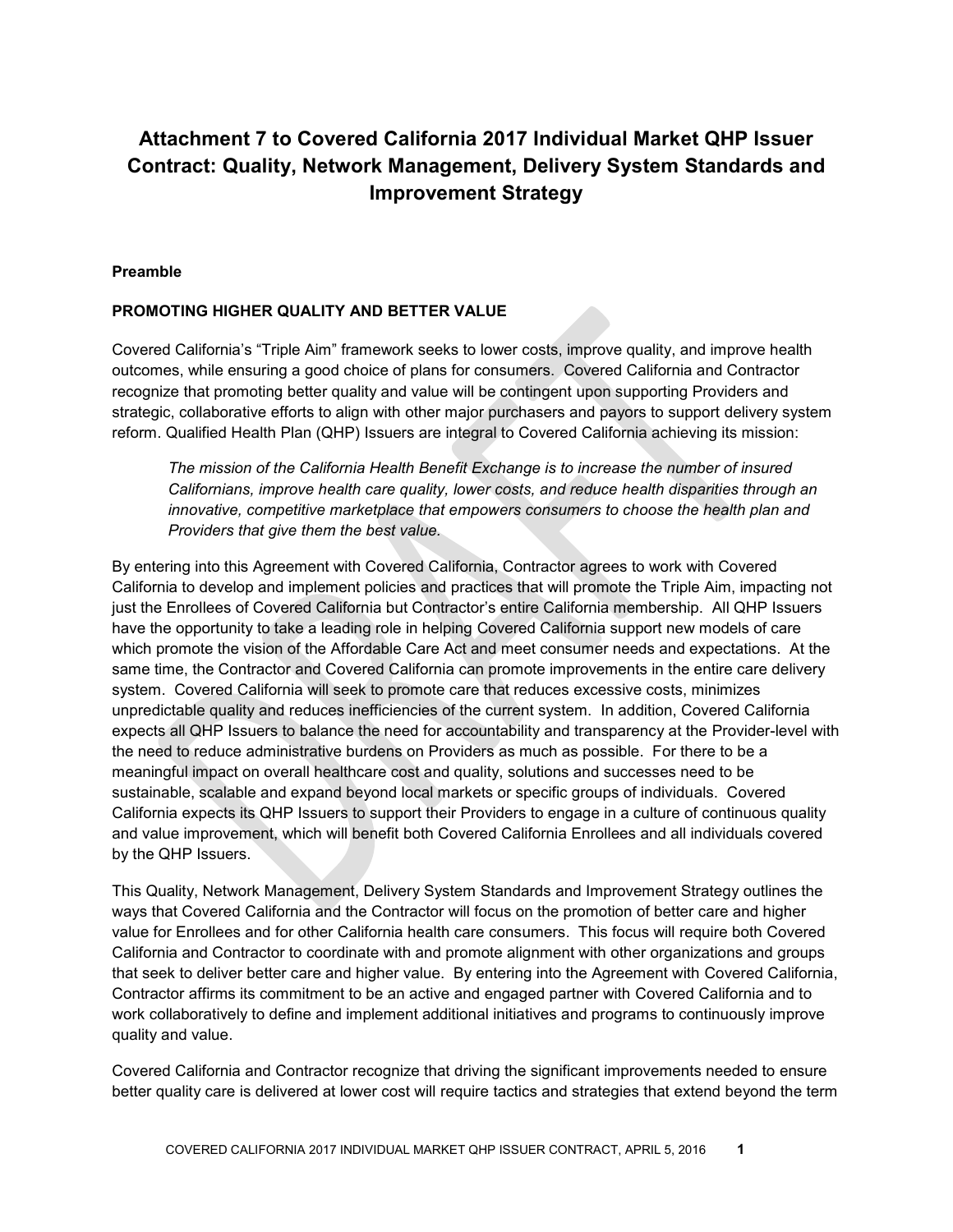of this agreement. Success will depend on establishing targets based on current performance, national benchmarks and the best improvement science conducting rigorous evaluation of progress and adjusting goals annually based on experience. This Attachment 7 contains numerous reports that will be required as part of the annual certification and contracting process with QHP Issuers. This information will be used for negotiation and evaluation purposes regarding any extension of this Agreement and the recertification process for subsequent years.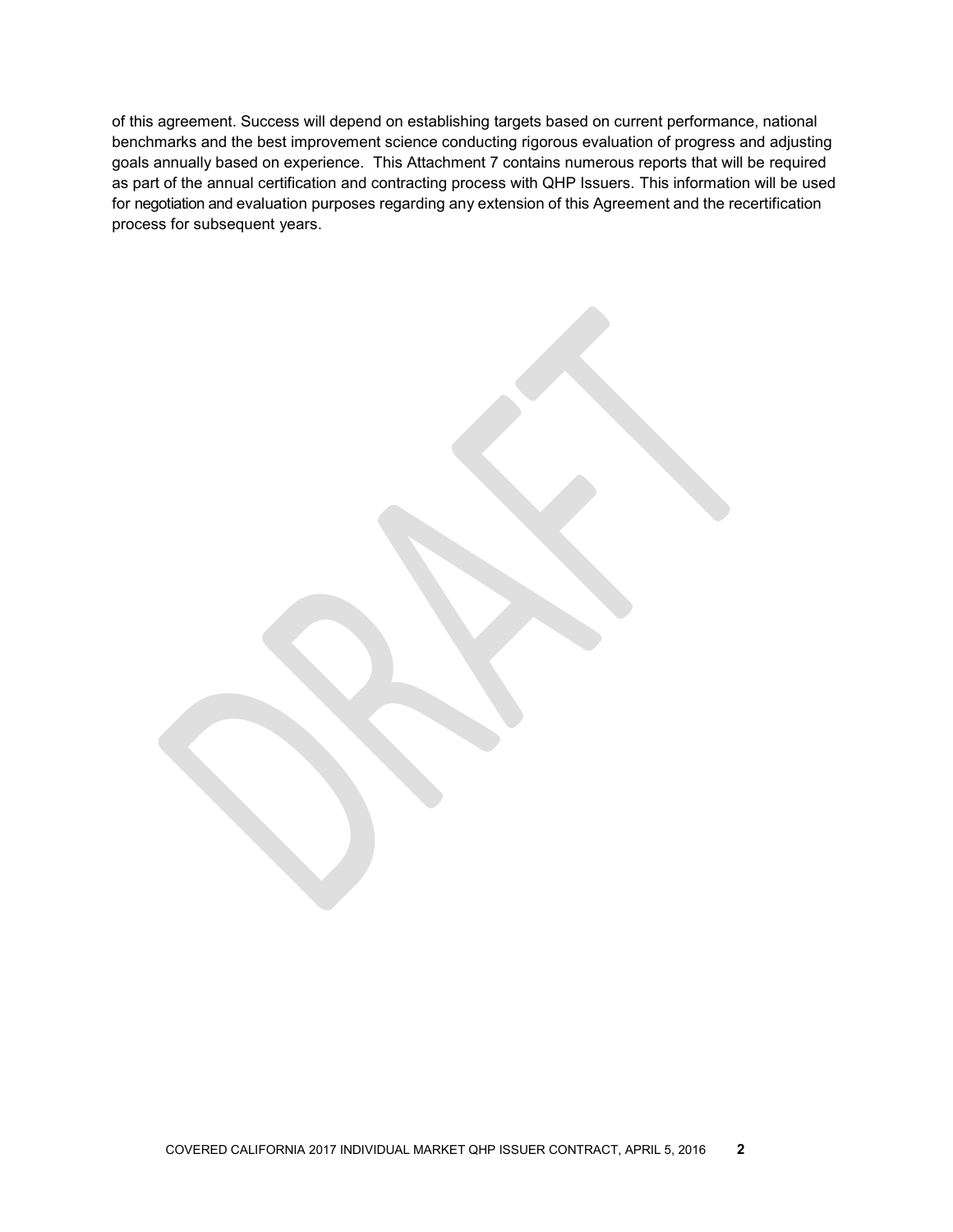# **ARTICLE 1 IMPROVING CARE, PROMOTING BETTER HEALTH AND LOWERING COSTS**

## **1.01 Coordination and Cooperation**

Contractor and Covered California agree that the Quality, Network Management, Delivery System Standards and Improvement Strategy serve as a starting point for what must be ongoing, refined and expanded efforts to promote improvements in care for Enrollees and across Contractor's California members. Improving and building on these efforts to improve care and reduce administrative burdens will require active partnership between Covered California and Contractor, but also with Providers, consumers and other important stakeholders.

- 1) Covered California shall facilitate ongoing discussions with Contractor and other stakeholders through Covered California's Plan Management and Delivery System Reform Advisory Group and through other forums as may be appropriate to work with Contractors to assess the elements of this Section and their impact, and ways to improve upon them, on:
	- (a) Enrollees and other consumers;
	- (b) Providers in terms of burden, changes in payment and rewarding the triple aim of improving care, promoting better health and lowering costs; and
	- (c) Contractors in terms of the burden of reporting and participating in quality or delivery system efforts.
- 2) Contractor agrees to participate in Covered California advisory and planning processes, including participating in the Plan Management and Delivery System Reform Advisory Group.

## **1.02 Ensuring Networks are Based on Value**

Central to its contractual requirements of its QHP Issuers, Covered California requirements include multiple elements related to ensuring that QHP Issuers' plans and networks provide quality care, including Network Design (Section 3.3.2), the inclusion of Essential Community Providers (Section3.3.3) and a wide range of elements detailed in this Attachment. To complement these provisions and to promote accountability and transparency of Covered California's expectation that network design and Provider selection considers quality and patient experience in addition to cost and efficiency, the Contractor shall:

- 1) Include quality, which may include clinical quality, patient safety and patient experience and cost in all Provider and facility selection criteria when designing and composing networks for inclusion in Covered California products
- 2) Contractor will be required to report to Covered California as part of its annual application for certification for purposes of negotiations, how it meets this requirement and the basis for the selection of Providers or facilities in networks available to Enrollees. This will include a detailed description of how cost, clinical quality, patient reported experience or other factors are considered in network design and Provider or facility selection. Information submitted for the application for certification in 2019 may be made publicly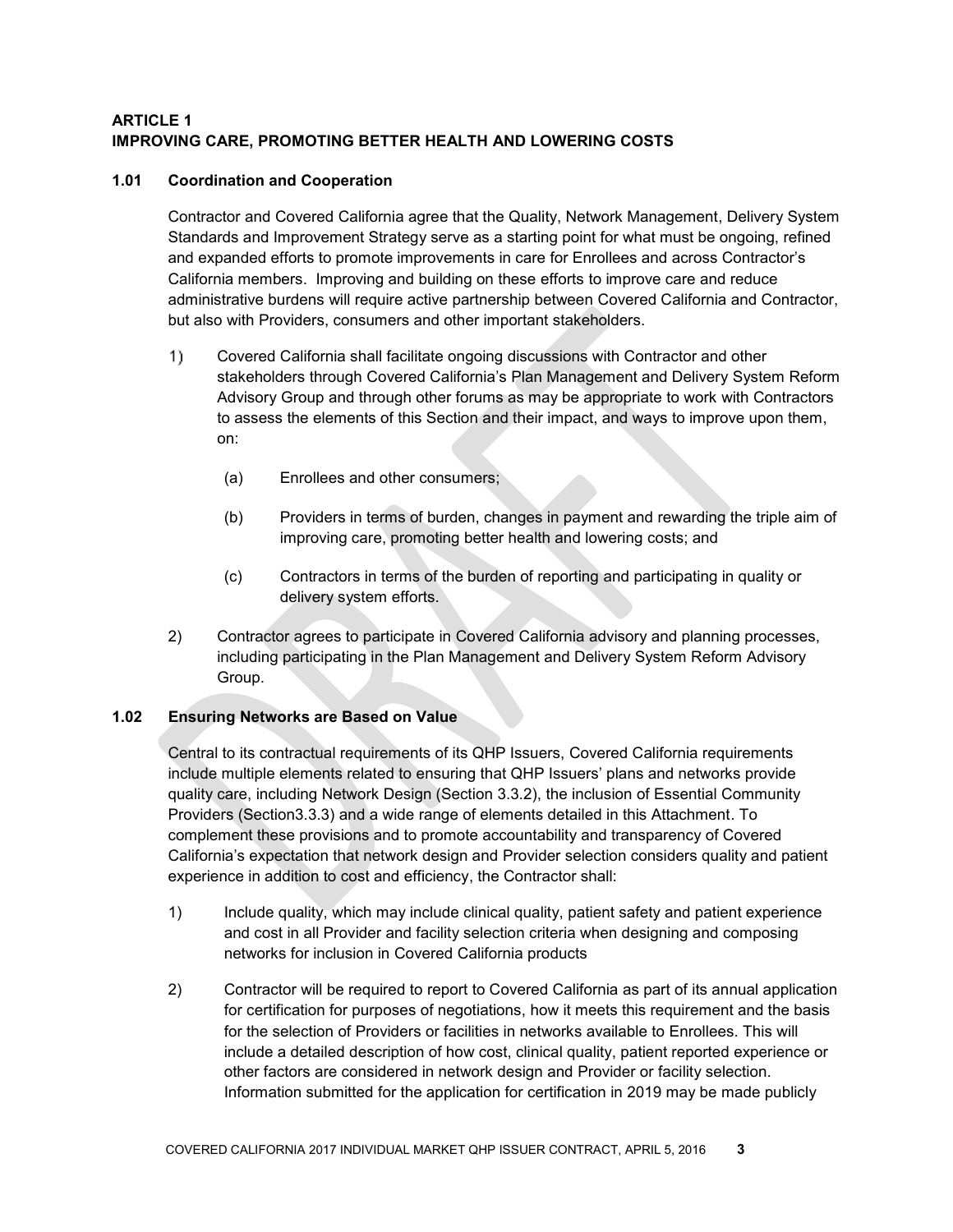available by Covered California.

- 3) Covered California expects Contractor to only contract with Providers and hospitals that demonstrate they provide quality care and promote the safety of Enrollees at a reasonable price. To meet this expectation, by contract year 2018, Covered California will work with its QHP Issuers to identify areas of "outlier poor performance" based on variation analysis. As part of this process, Covered California will engage experts in quality and cost variation and shall consult with Providers throughout California. For contract year 2019, QHP Issuers will be expected to either exclude those Providers that are "outlier poor performers" on either cost or quality from Covered California Provider networks or to document each year in its application for certification the rationale for continued contracting with each Provider that is identified as a "poor performing outlier" and efforts the Provider is undertaking to improve performance. Rationales for continued inclusion of Providers may include the impact on consumers in terms of geographical access and their out-of-pocket costs, or other justification provided by the QHP Issuer. QHP Issuer's rationale for inclusion of outliers on cost or quality will be released to the public by Covered California. Selection of specific measures of cost and quality, as well as criteria for defining "outlier poor performance" in a way that can be implemented consistently across Contractors will be established by Covered California based on national benchmarks, analysis of variation in California performance which shall include consideration of hospital case mix and services provided, best existing science of quality improvement, and effective engagement of stakeholders. Contractor agrees to participate in these collaborative processes to establish definitions. Reports from Contractor must detail implementation of such criteria through contractual requirements and enforcement, monitoring and evaluation of performance, consequences of noncompliance, corrective action and improvement plans if appropriate, and plans to transition patients from the care of Providers with poor performance. Such information may be made publicly available by Covered California.
- 4) Contractor will be required to report each year as part of the annual negotiation and certification process, starting with its application for certification for 2017, how Enrollees with conditions that require highly specialized management (e.g. transplant patients and burn patients) are managed by Providers with documented special experience and proficiency based on volume and outcome data, such as Centers of Excellence. In addition, to the extent that the Contractor uses Centers of Excellence more broadly, it will be required to include in its application for certification for 2017 and annually thereafter, the basis for inclusion of such Centers of Excellence, the method used to promote consumers' usage of these Centers, and the utilization of these Centers by Enrollees.
- 5) While Covered California welcomes QHP Issuers' use of Centers of Excellence, which may include design incentives for consumers, the current standard benefit designs do not envision or allow for "tiered" in-network Providers.

#### **1.03 Demonstrating Action on High Cost Providers**

Affordability is core to Covered California's mission to expand the availability of insurance coverage and promoting the Triple Aim. The wide variation in unit price and total costs of care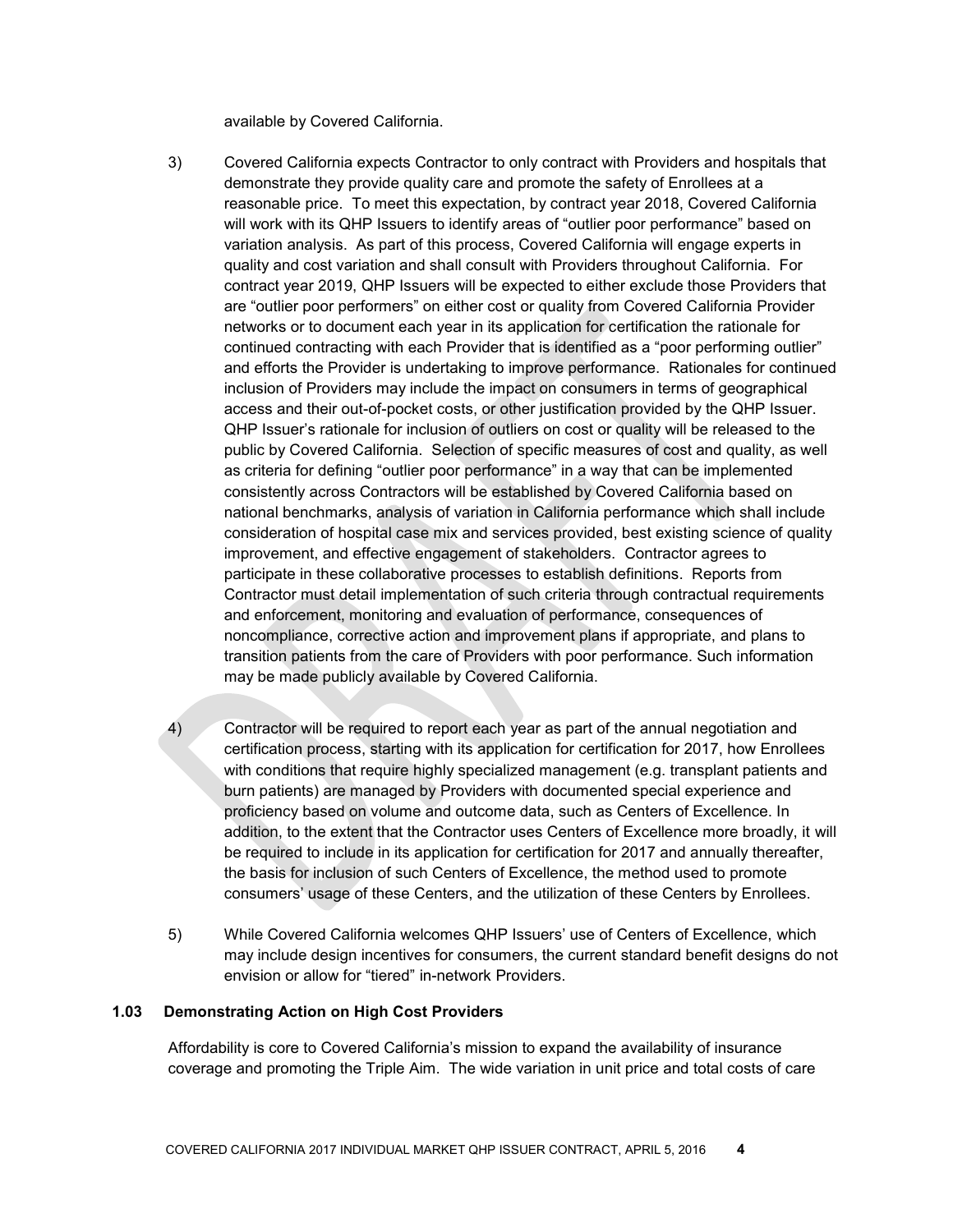charged by Providers, with some Providers charging far more for care irrespective of quality, is one of the biggest contributors to high costs of medical services.

- 1) Contractor will be required to report to Covered California as part of its application for certification for 2017, and annually thereafter, which will be used for negotiation purposes:
	- (a) The factors it considers in assessing the relative unit prices and total costs of care;
	- (b) The extent to which it adjusts or analyzes the reasons for cost factors based on elements such as area of service, population served, market dominance, services provided by the facility (e.g., trauma or tertiary care) or other factors;
	- (c) How such factors are used in the selection of Providers or facilities in networks available to Enrollees; and
	- (d) The identification of specific hospitals and their distribution by cost deciles or describe other ways Providers and facilities are grouped by costs such as comparison of costs as a percentage of Medicare costs; and the percentage of costs for Contractor that are expended in each cost decile. Contractor understands that it is the desire and intention of Covered California to expand this identification process to include other Providers and facilities in future years.
- 2) In its application for certification for 2017, and annually thereafter, which will be used for negotiation purposes, Contractor will be required to report on its strategies to ensure that contracted Providers are not charging unduly high prices, and for what portions of its entire enrolled population it applies each strategy, which may include:
	- (a) Telemedicine;
	- (b) Use of Centers of Excellence; and
	- (c) Design of Networks (see Article 1.02)
	- (d) Reference Pricing; and
	- (e) Efforts to make variation in Provider or facility cost transparent to consumers and the use of such tools by consumers.
- 3) For contract year 2019, Contractor will be expected to exclude hospitals and other facilities that demonstrate outlier high cost from Provider networks serving Covered California or to document each year in its application for certification the rationale for continued contracting with each hospital that is identified as a high cost outlier and efforts that the hospital or facility is undertaking to lower its costs.

## **1.04 Demonstrating Action on High Cost Pharmaceuticals**

Appropriate treatment with pharmaceuticals is often the best clinical strategy to treating conditions, as well as managing chronic and life threatening conditions. Covered California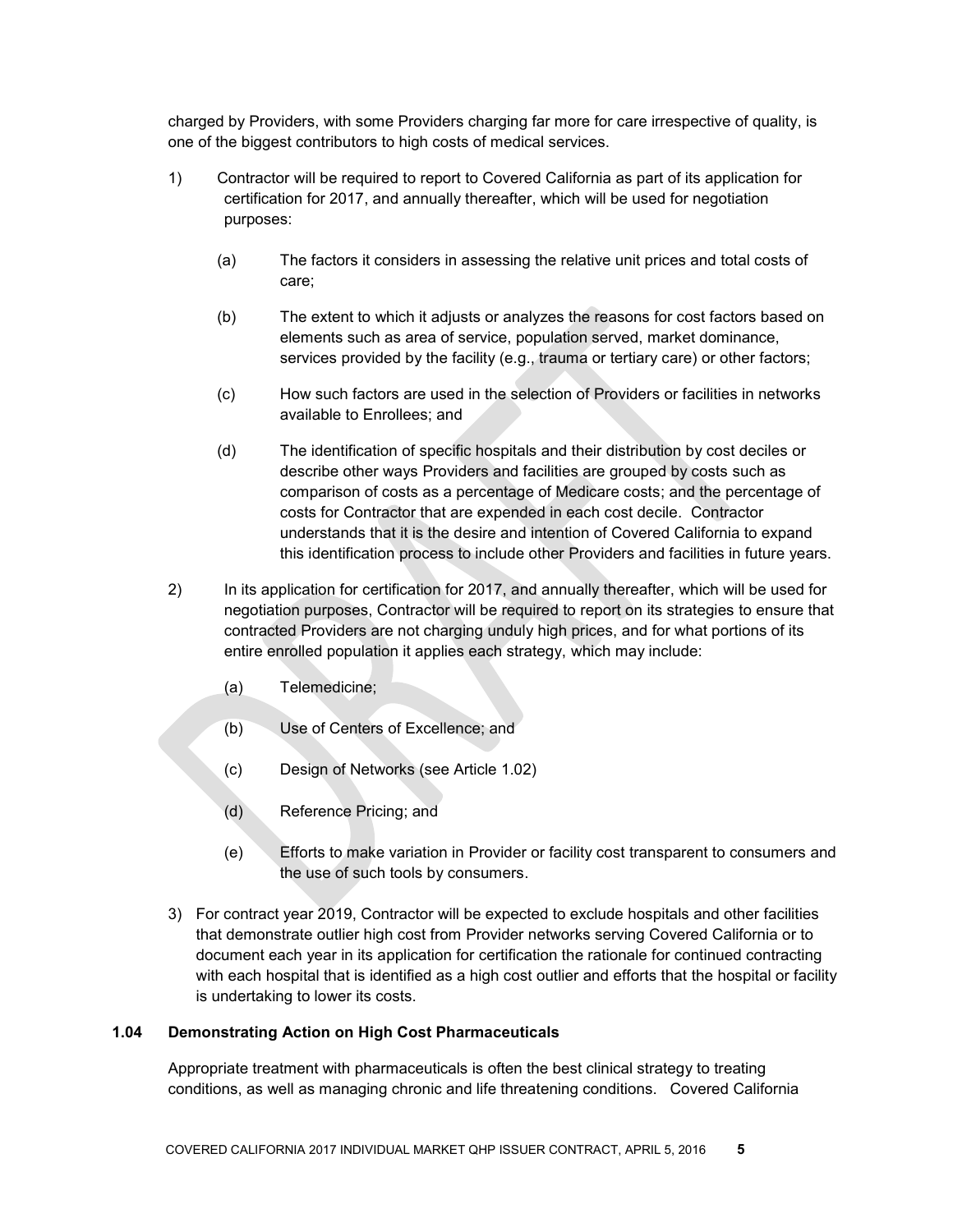expects its Contractor to ensure that its Enrollees get timely access to appropriate prescription medications. At the same time, Covered California is concerned with the trend in rising prescription drug costs, including those in Specialty Pharmacy, and compounding increases in costs of generic drugs, which reflect a growing driver of total cost of care.

Contractor will be required to report in its annual application for certification for negotiation purposes, a description of its approach to achieving value in delivery of pharmacy services, which should include a strategy in each of the following three areas:

- 1) Contractor must describe how it considers value in its selection of medications for use in its formulary, including the extent to which it applies value assessment methodology developed by independent groups or uses independent drug assessment reports on comparative effectiveness and value to design benefits, negotiate prices, develop pricing for consumers, and determine formulary placement and tiering within Covered California standard benefit designs. Contractor shall report the specific ways they use a value assessment methodology or independent reports to improve value in pharmacy services and indicate which of the following sources it relies upon:
	- (a) Drug Effectiveness Review Project (DERP)
	- (b) NCCN Resource Stratification Framework (NCCN-RF)
	- (c) NCCN Evidence Blocks (NCCN-EB)
	- (d) ASCO Value of Cancer Treatment Options (ASCO- VF)
	- (e) ACC/AHA Cost/Value Methodology in Clinical Practice Guidelines
	- (f) Oregon State Health Evidence Review Commission Prioritization Methodology
	- (g) Premera Value-Based Drug Formulary (Premera VBF)
	- (h) DrugAbacus (MSKCC) (DAbacus)
	- (i) The ICER Value Assessment Framework (ICER-VF)
	- (j) Real Endpoints
	- (k) Blue Cross/Blue Shield Technology Evaluation Center
	- (l) International Assessment Processes (e.g., United Kingdom's National Institute for Health and Care Excellence - "NICE")
	- (m) Other (please identify)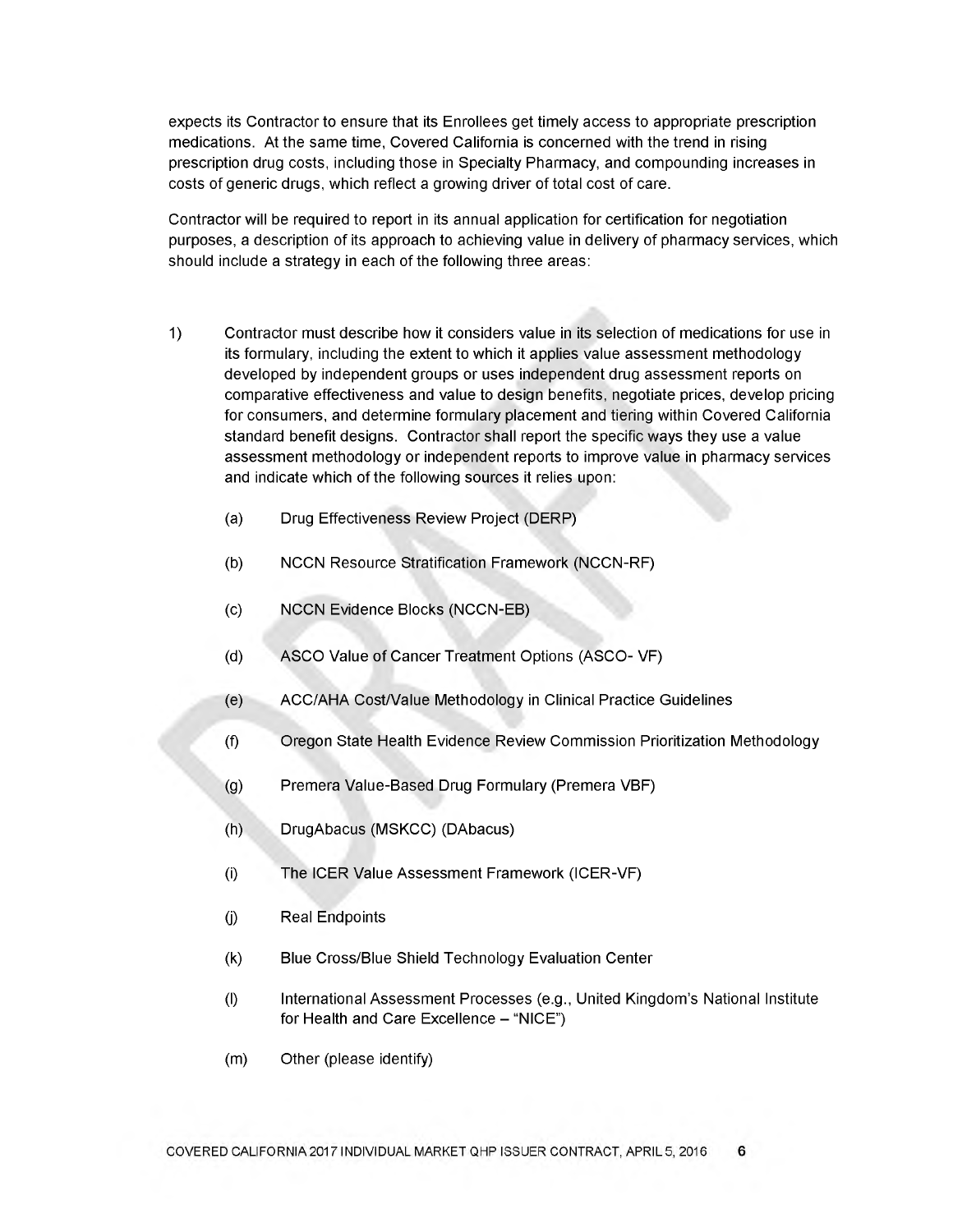- 2) Contractor shall describe how its construction of formularies is based on total cost of care rather than on drug cost alone
- 3) Contractor shall describe how it monitors off-label use of pharmaceuticals and what efforts are undertaken to assure any off-label prescriptions are evidence-based;
- 4) Contractor must describe how it provides decision support for prescribers and consumers related to the clinical efficacy and cost impact of treatments and their alternatives.

#### 1.05 Quality Improvement Strategy

Starting with the application for certification for 2017, Contractor is required under the Affordable Care Act and regulations from CMS to implement a Quality Improvement Strategy (QIS). The core CMS requirement for the QIS is to align Provider and enrollee market-based incentives with delivery system and quality targets.

Contractor agrees to align its QIS with the contractual requirements and initiatives of Covered California and to report on its multi-year strategy and first-year plan for implementing each initiative through the annual certification application submitted to Covered California, which will be used for negotiation purposes during the application process. Contractor understands that the application serves as the reporting mechanism and measurement tool for assessing Contractor QIS work plans and progress in achieving improvement targets with respect to each of Covered California quality and delivery system reform initiatives.

Contractor understands that Covered California will seek increasingly detailed reports over time that will facilitate the assessment of the impacts of each initiative which will include:

- (a) The percentage, number and performance of total participating Providers;
- (b) The number and percent of Enrollees participating in the initiative;
- (c) The number and percent of all the Contractor's covered lives participating in the initiative; and
- (d) The results of Contractor's participation in this initiative, including clinical, patient experience and cost impacts.

#### 1.06 Participation in Collaborative Quality Initiatives

Covered California believes that improving health care quality and reducing costs can only be done over the long-term through collaborative efforts that effectively engage and support clinicians and other Providers of care. There are many established statewide and national collaborative initiatives for quality improvement that are aligned with priorities established by Covered California with requirements specified below.

- 1) Effective January 1, 2017, Contractor must participate in two such collaboratives:
	- (a) CalSIM Maternity Initiative: Sponsored by Covered California, DHCS and CalPERS as well as other major purchasers with support from the California Maternal Quality Care Collaborative (CMQCC) which provides statewide analysis of variation and promotes the appropriate use of C-sections with associated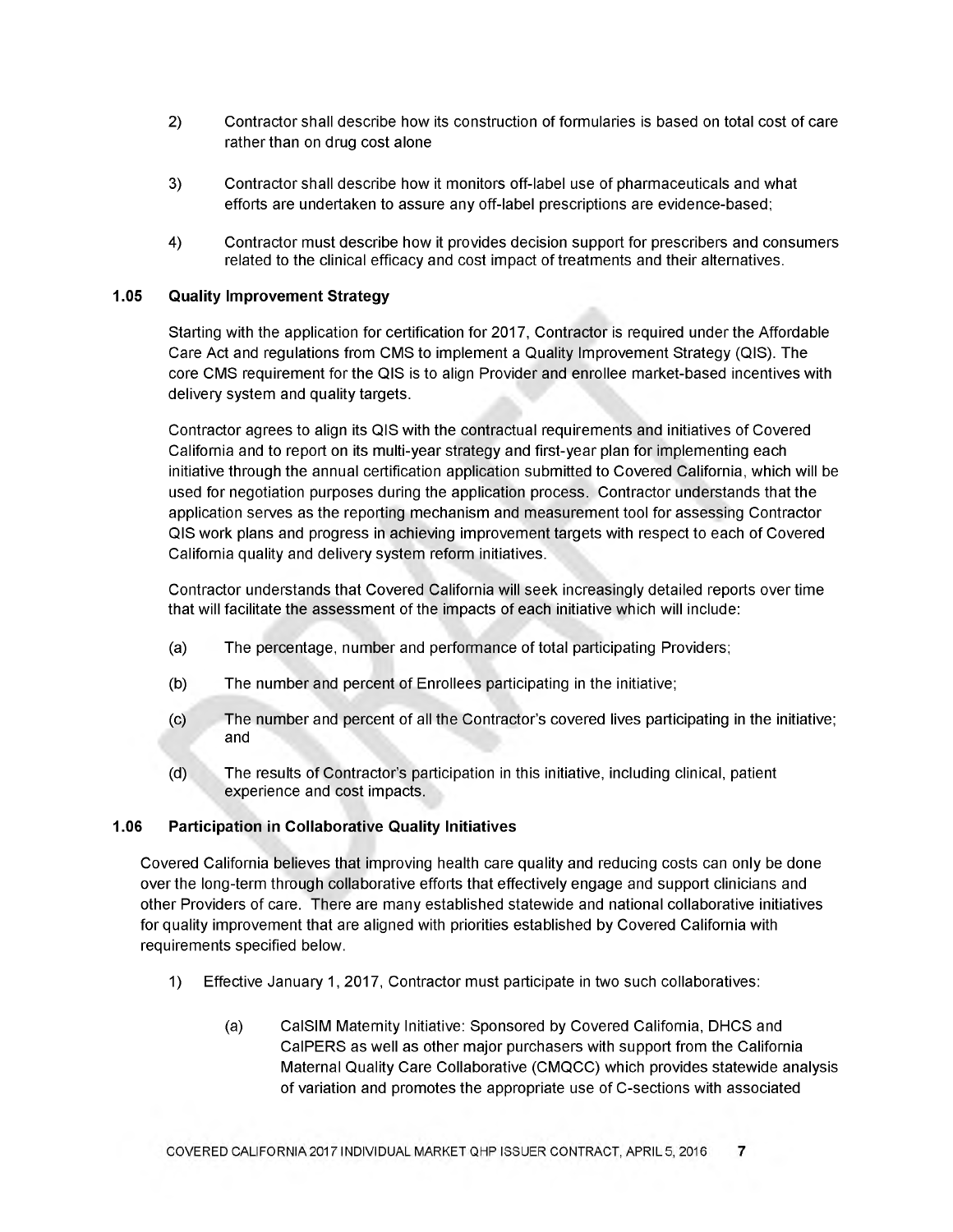reductions in maternal and newborn mortality and morbidity. [http://www.chhs.ca.gov/PRI/\\_CalSIM%20Maternity%20Initiative%20WriteUp%20](http://www.chhs.ca.gov/PRI/_CalSIM%20Maternity%20Initiative%20WriteUp%20April%202014.pdf) [April%202014.pdf](http://www.chhs.ca.gov/PRI/_CalSIM%20Maternity%20Initiative%20WriteUp%20April%202014.pdf) (See Article 5, Section 5.03)

- (b) Statewide workgroup on Overuse: Sponsored by Covered California, DHCS and CalPERS, this multi-stakeholder work group facilitated by the Integrated Healthcare Association (IHA), will leverage Choosing Wisely decision aids to support efforts to drive appropriate use of C-sections, prescription of opioids and low back imaging. [http://www.iha.org/grants-projects-reducing-overuse](http://www.iha.org/grants-projects-reducing-overuse-workgroup.html)[workgroup.html](http://www.iha.org/grants-projects-reducing-overuse-workgroup.html) (See Article 7, Section 7.05)
- 2) Covered California is interested in Contractors' participation in other collaborative initiatives. As part of the application for certification for 2017, and annually thereafter, for negotiation purposes, Contractor will be required to report to Covered California its participation in any of the following collaboratives, or other similar activities not listed:
	- (a) CMMI's Transforming Clinical Practices, administered by:
		- i. Children's Hospital of Orange County,
		- ii. LA Care,
		- iii. National Rural Accountable Care Consortium,
		- iv. California Quality Collaborative of PBGH, and
		- v. VHA/UHC Alliance NewCo, Inc.

All five of these collaboratives are coaching accessible, data-driven, team-based care over the course of the grant 2015-2019. <https://innovation.cms.gov/initiatives/Transforming-Clinical-Practices/> (See Article 4, section 4.02)

(b) Partnership for Patients: The CMS Innovation Center (CMMI) implemented this program focused on hospital patient safety, which between 2012 and 2014 resulted in 87,000 fewer deaths, mostly in 2013-14. [\(http://www.ahrq.gov/professionals/quality-patient](http://www.ahrq.gov/professionals/quality-patient%20safety/pfp/interimhacrate2014.html) [safety/pfp/interimhacrate2014.html](http://www.ahrq.gov/professionals/quality-patient%20safety/pfp/interimhacrate2014.html) See article 5, section 5.02)

Awardees working with California hospitals for 2015-2016 are:

- i. Hospital Quality Initiative subsidiary of the California Hospital Association.
- ii. Dignity Hospitals,
- iii. VHA/UHC, and
- iv. Children's Hospitals' Solutions for Patient Safety
- v. Premiere, Inc.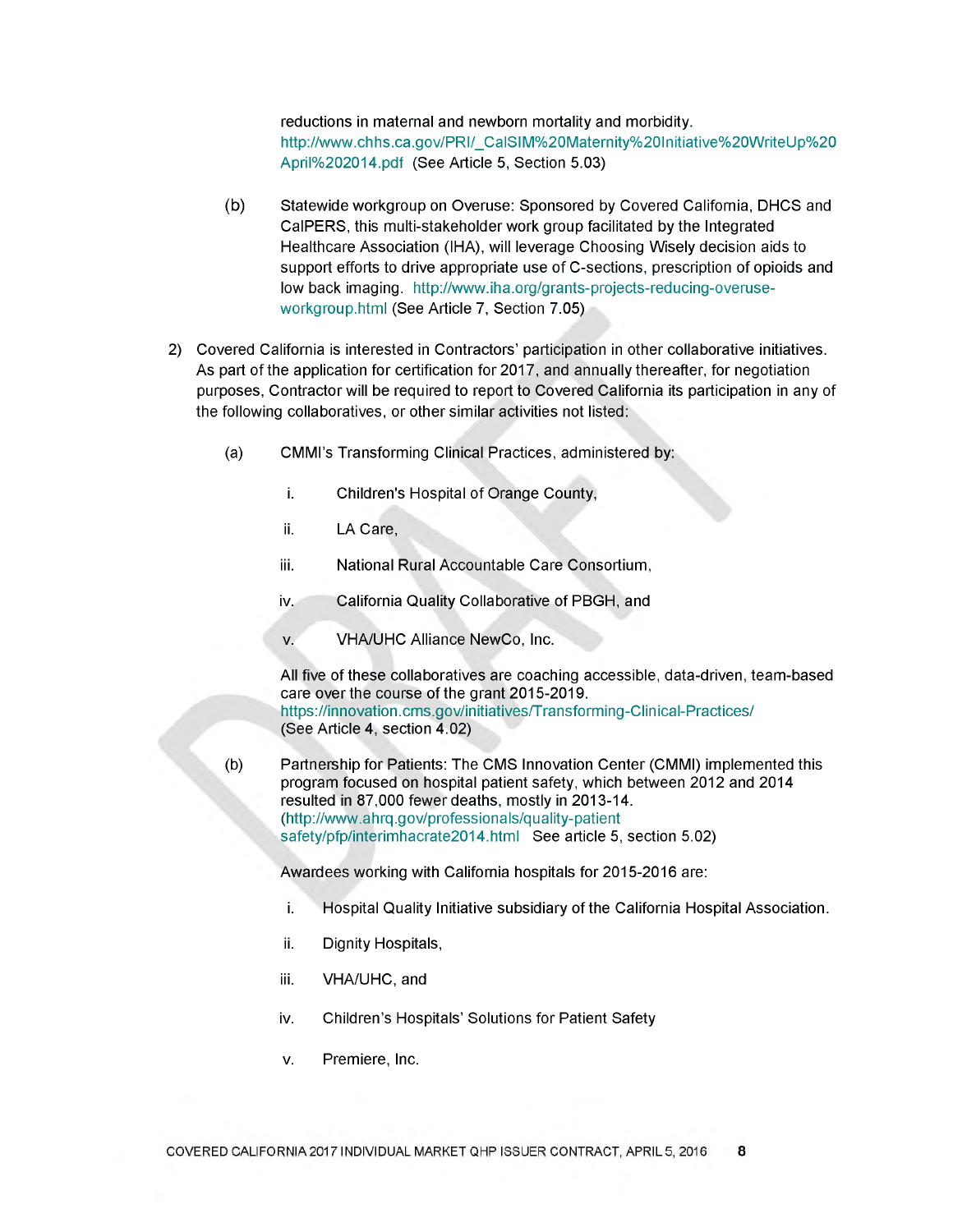- (c) 1115 Medicaid Waiver Public Hospital Redesign and Incentives in Medi-Cal (PRIME) program
- (d) California Joint Replacement Registry developed by the California Healthcare Foundation (CHCF), California Orthopedic Association (COA) and PBGH
- (e) California Immunization Registry (CAIR)
- (f) Any IHA or CMMI sponsored payment reform program
- (g) CMMI ACO Program (including Pioneer, Savings Sharing, Next Gen ACO, and other models)
- (h) California Perinatal Quality Care Collaborative
- (i) California Quality Collaborative
- (l) Leapfrog
- (m) A Federally Qualified Patient Safety Organization such as CHPSO
- (n) The IHA Encounter Standardization Project
- 3) When reporting this information to Covered California, such information shall be in a form that is mutually agreed upon by the Contractor and may include copies of reports used by Contractor for other purposes. Contractor understands that Covered California will seek increasingly detailed reports over time that will facilitate the assessment of the impacts of these programs which will include: (1) the percentage of total Participating Providers, as well as the percentage of Covered California specific Providers participating in the programs; (2) the number and percentage of potentially eligible Plan Enrollees who participate through the Contractor in the Quality Initiative; (3) the results of Contractors' participation in each program, including clinical, patient experience and cost impacts; and (4) such other information as Covered California and the Contractor identify as important to identify programs worth expanding.
- 4) Covered California and Contractor will collaboratively identify and evaluate the most effective programs for improving care for Enrollees and Covered California may require participation in specific collaboratives in future years.

#### 1.07 Data Exchange with Providers

Covered California and Contractor recognize the critical role of sharing data across specialties and institutional boundaries as well as between health plans and contracted Providers in improving quality of care and successfully managing total costs of care.

- 1) Contractor will be required to report in its annual application for certification for negotiation purposes, the initiatives Contractor has undertaken to improve routine exchange of timely information with Providers to support their delivery of high quality care. Examples that could impact the Contractor's success under this contract may include:
	- (a) Notifying Primary Care clinicians when one of their empaneled patients is admitted to a hospital, a critical event that often occurs without the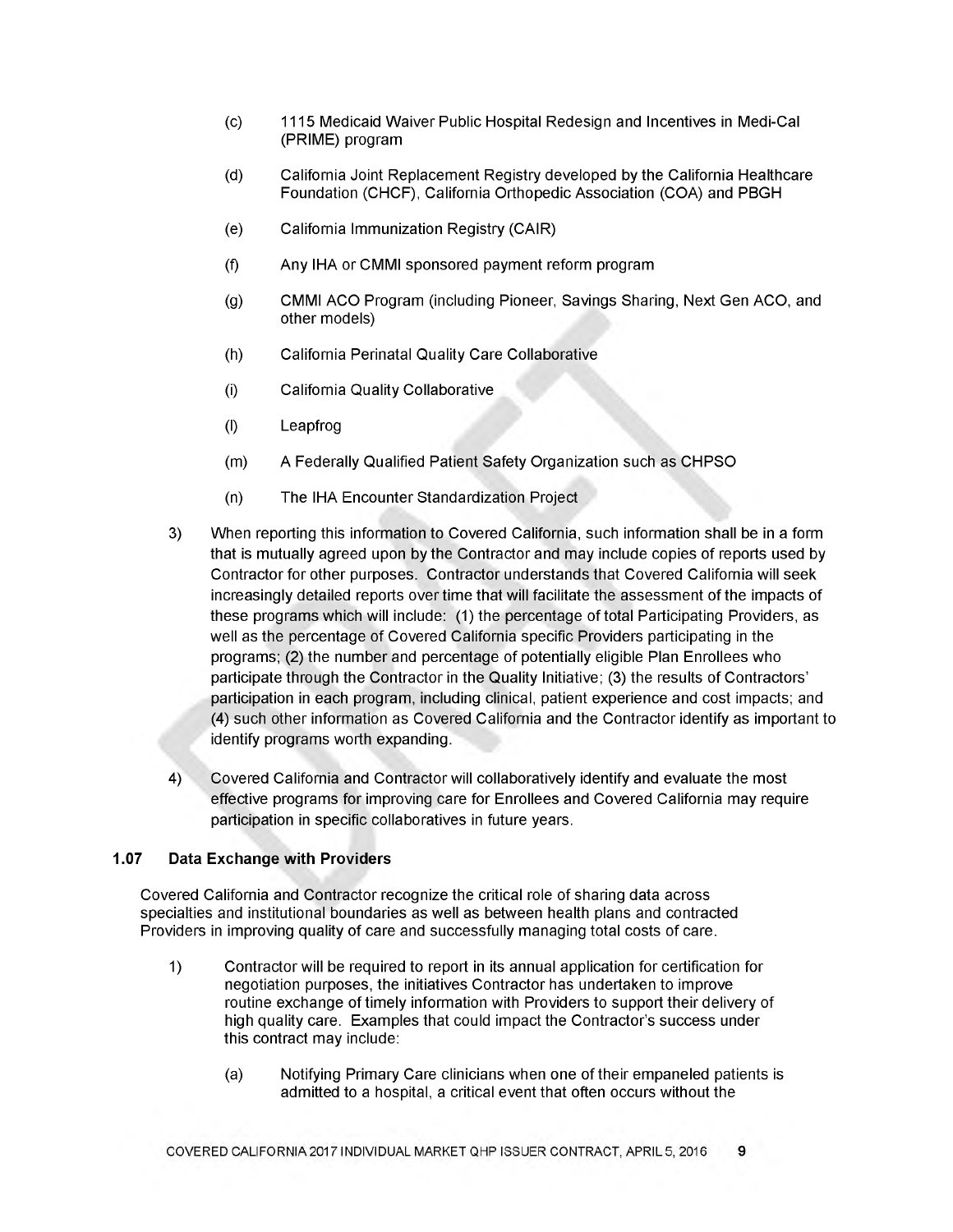knowledge of either the primary care or specialty Providers who have been managing the patient on an ambulatory basis.

- (b) Developing systems to collect clinical data as a supplement to the annual HEDIS process, such as HbA1c lab results and blood pressure readings which are important under Article 3 below.
- (c) Racial and ethnic self-reported identity collected at every patient contact.
- 2) Contractor will be required to describe its participation in statewide or regional initiatives that seek to make data exchange routine, including, but not limited to the following Health Information Exchanges:
	- (a) Inland Empire Health Information Exchange (IEHIE)
	- (b) Los Angeles Network for Enhanced Services (LANES)
	- (c) Orange County Partnership Regional Health Information Organization (OCPRHIO)
	- (d) San Diego Health Connect
	- (e) Santa Cruz Health Information Exchange
	- (f) CalIndex

#### 1.08 Data Aggregation across Health Plans

Covered California and Contractor recognize the importance of aggregating data across purchasers and payors to more accurately understand the performance of Providers that have contracts with multiple health plans. Such aggregated data reflecting a larger portion of a Provider, group or facility's practice can potentially be used to support performance improvement, contracting and public reporting.

1) Contractor will be required to report in its annual application for certification for negotiation purposes, its participation in initiatives to support the aggregation of claims and clinical data. Contractor must include its assessment of additional opportunities to improve measurement and reduce the burden of data collection on Providers through such proposals as a statewide All Payor Claims Database.

Examples include but are not limited to:

- (a) The Integrated Health Association (IHA) for Medical Groups
- (b) The California Healthcare Performance Information System (CHPI)
- (c) The CMS Physician Quality Reporting System
- (d) CMS Hospital Compare or
- (e) CalHospital Compare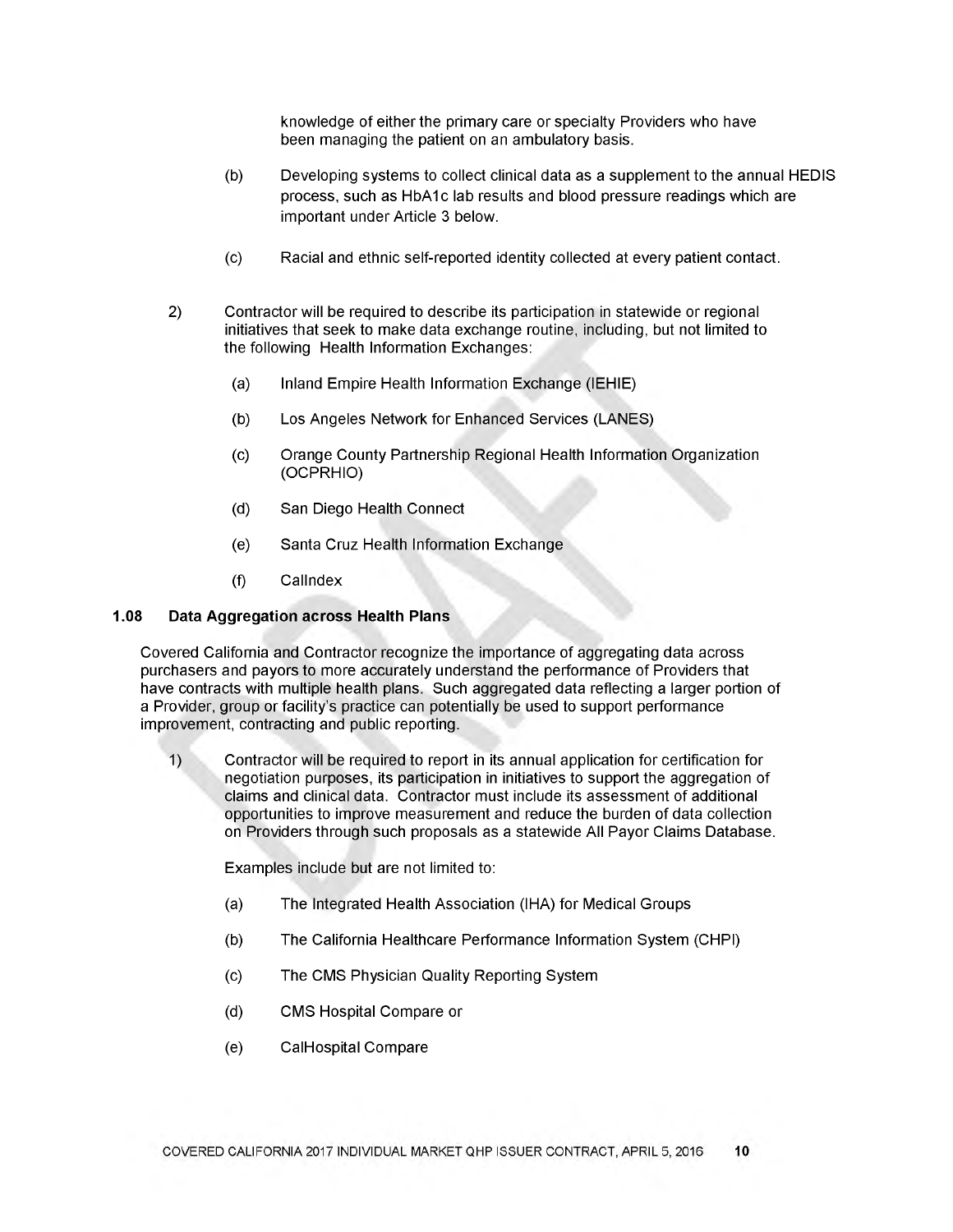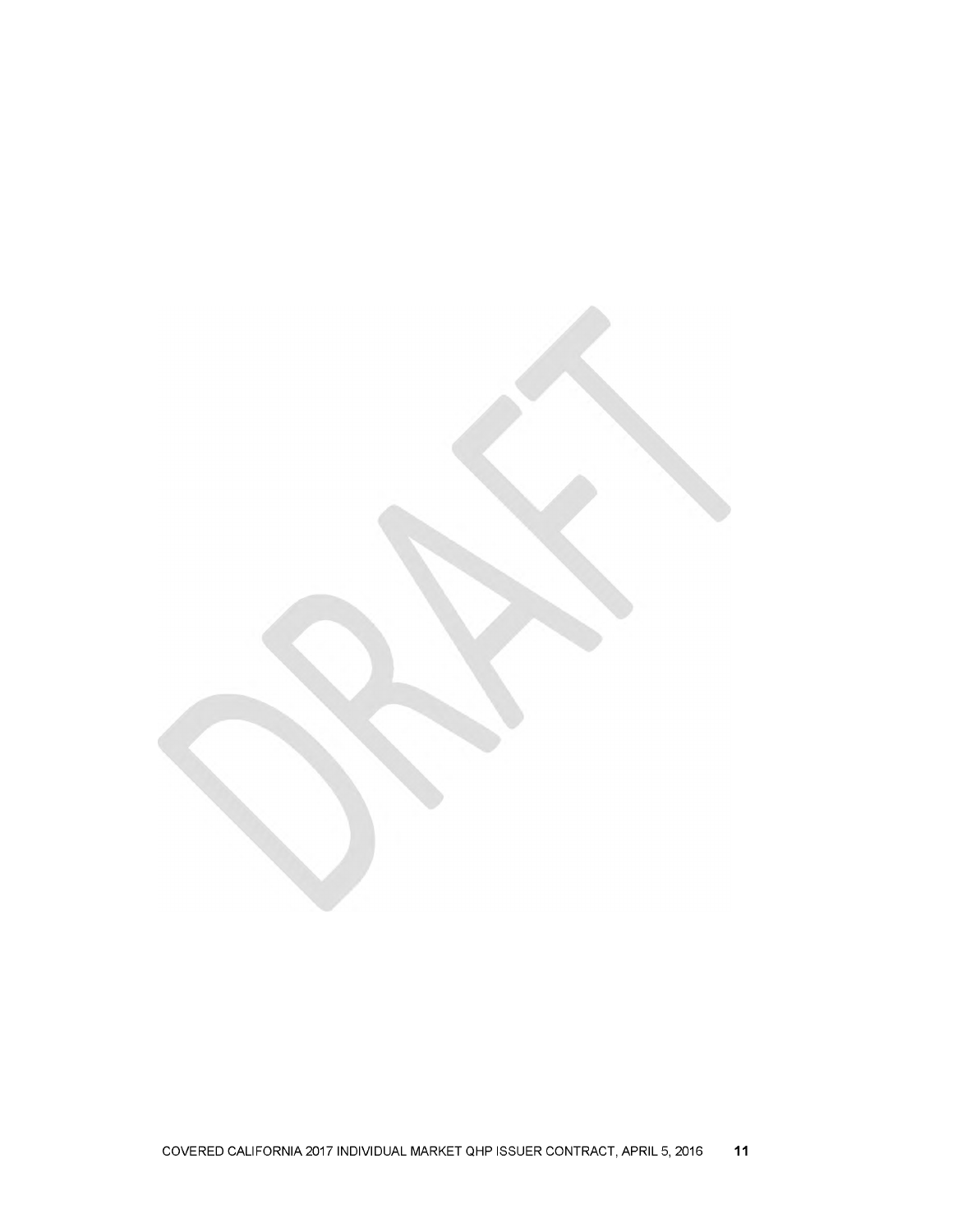# ARTICLE 2 PROVISION AND USE OF DATA AND INFORMATION FOR QUALITY OF CARE

## 2.01 HEDIS and CAHPS Reporting

Contractor shall annually collect and report to Covered California, for each QHP Issuer product type, its Quality Rating System HEDIS, CAHPS and other performance data (numerators, denominators, and rates). Contractor must provide such data to Covered California each year regardless of the extent to which CMS uses the data for public reporting or other purposes.

Contractor shall submit to Covered California HEDIS and CAHPS scores to include the measure numerator, denominator and rate for the required measures set that is reported to NCQA Quality Compass and DHCS, for each Product Type for which it collects data in California. The timeline for Contractor's HEDIS and CAHPS quality data must be submitted at the same time as Contractor submits this to the NCQA Quality Compass and DHCS. Covered California reserves the right to use the Contractor-reported measures to construct Contractor summary quality ratings that Covered California may use for such purposes as supporting consumer choice and Covered California's oversight of Contractor's QHPs.

## 2.02 Data Submission Requirements

Contractor and Covered California agree that the assessment of quality and value offered by a QHP to enrollees is dependent on consistent, normalized data, so that the Contractor and Covered California can evaluate the experience of Contractor's membership, and compare that experience to the experience of Enrollees covered by other QHP issuers, and to the Covered California population as a whole. In order to conduct this assessment, Contractor shall provide certain information currently captured in contractor's information systems related to its participation in the Exchange EAS Vendor in a manner consistent to that which Contractor currently provides to its major purchasers.

- 1) Disclosures to Enterprise Analytics Vendor:
	- (a) Covered California has entered into a contract with an Enterprise Analytics Vendor ("EAS Vendor") to support its oversight and management of health exchange. EAS Vendor has provided Contractor with a written list of data elements ("EAS Dataset") and a data submission template that defines the data elements and format for transmitting the data. Contractor shall provide EAS Vendor with the data identified in the EAS Dataset on a monthly basis, which is attached as Appendix 1 to this Attachment 7. The parties may modify the data fields in Appendix 1 to Attachment 7 upon mutual agreement of the parties, and without formal amendment to this Agreement.
	- (b) To enable the submission of the EAS Dataset to EAS Vendor, Contractor has executed a Business Associate Agreement ("BAA"), and any other agreements that Contractor determines are required for the submission of the EAS Dataset to EAS Vendor. Contractor's obligation to provide any data to EAS Vendor is contingent on a BAA being in force at the time information is to be provided to EAS Vendor. Covered California may, upon request to Contractor, review such BAA and any other agreements between Contractor and EAS Vendor related to the submission of the EAS Dataset.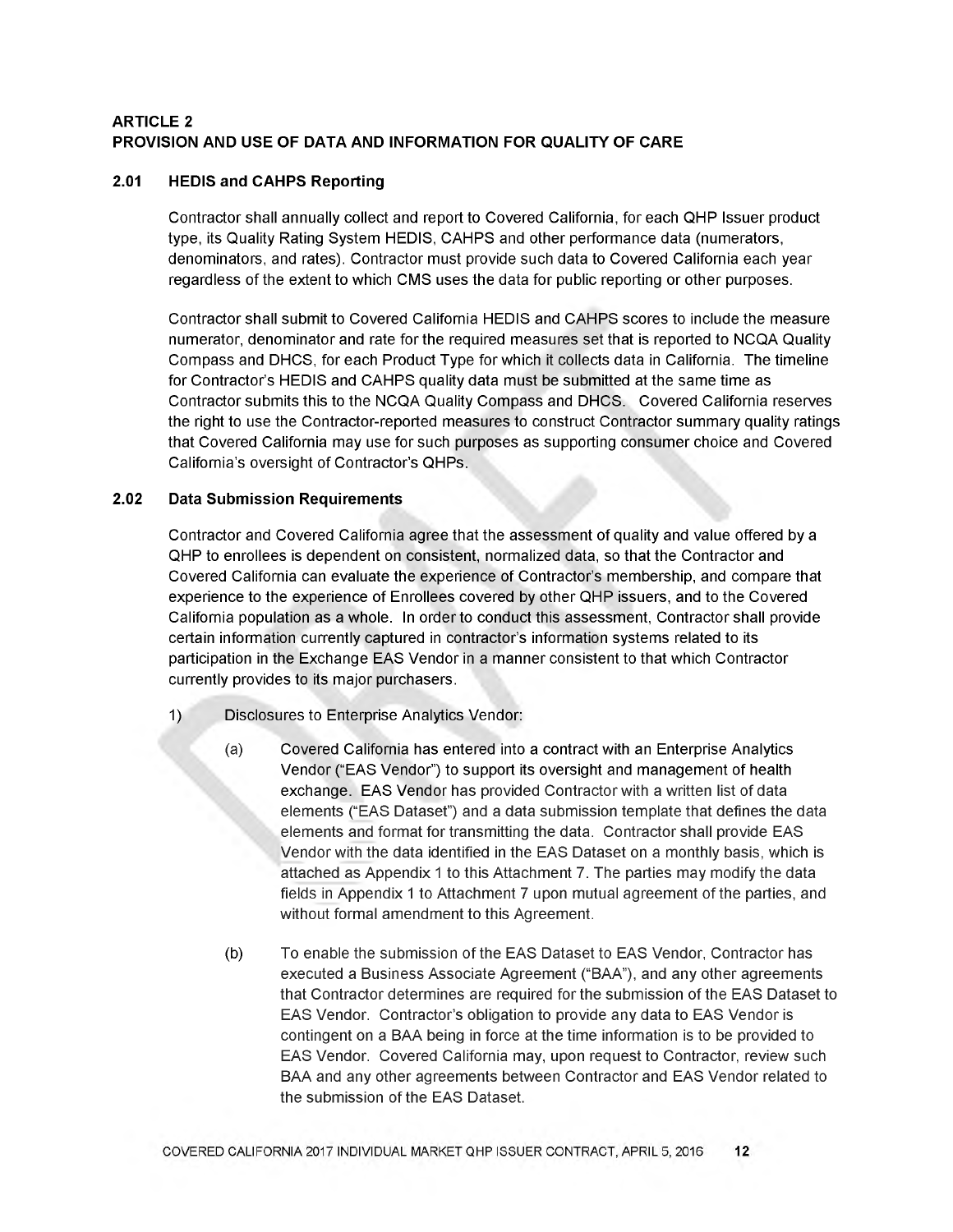- 2) Disclosures to Covered California:
	- (a) EAS Vendor must protect the EAS Dataset submitted to it by Contractor pursuant to the BAA and any other agreements entered into with Contractor, applicable federal and state laws, rules and regulations, including the HIPAA Privacy and Security Rules. Any data extract or report ("EAS Output") provided to Covered California and generated from the EAS Dataset shall at all times be limited to deidentified data. Covered California shall not request any Personally Identifiable Health Information from EAS Vendor or attempt to use the de-identified data it receives from EAS Vendor to re-identify any person.
- 3) EAS Vendor Designation:
	- (a) Truven Health Analytics ("Truven") is Covered California's current EAS Vendor. In the event that Covered California terminates its contract with Truven during the term of this Agreement, Covered California shall provide notice to Contractor pursuant to section 12.3 of the Agreement. Any such termination of the agreement with Truven shall excuse any performance of Contractor under this section 2.02 effective on the date of termination of the agreement with Truven until a replacement EAS Vendor is designated.
- 4) Covered California is a Health Oversight Agency:
	- (a) Covered California continues to maintain that it operates as a Health Oversight Agency as described by the Health Insurance Portability and Accountability Act of 1996 (HIPAA), as amended. As such, Contractor may disclose protected health information to Covered California, or its vendor, in order for Covered California to perform its mandated oversight activities. At such time that Covered California receives technical assistance from the Office for Civil Rights, or otherwise receives guidance from the federal government, that reasonably confirms Covered California's status as a Health Oversight Agency, Contractor shall provide Covered California, or its vendor, with the necessary data elements, including protected health information as permitted by state and federal laws, in order for Covered California to perform its mandated oversight activities.

#### 2.03 eValue8 Submission

For measurement year 2017, Contractor will be required to respond to those eValue8 questions identified and required by Covered California in the Covered California eValue8 Health Plan Request for Information as part of the application for certification for 2019.

Such information will be used by Covered California to evaluate Contractor's performance under the terms of the Quality, Network Management, Delivery System Standards and Improvement Strategy and in connection with the evaluation regarding any extension of this Agreement and the recertification process for subsequent years. The timing, nature and extent of such responses will be established by Covered California based on its evaluation of various quality-related factors.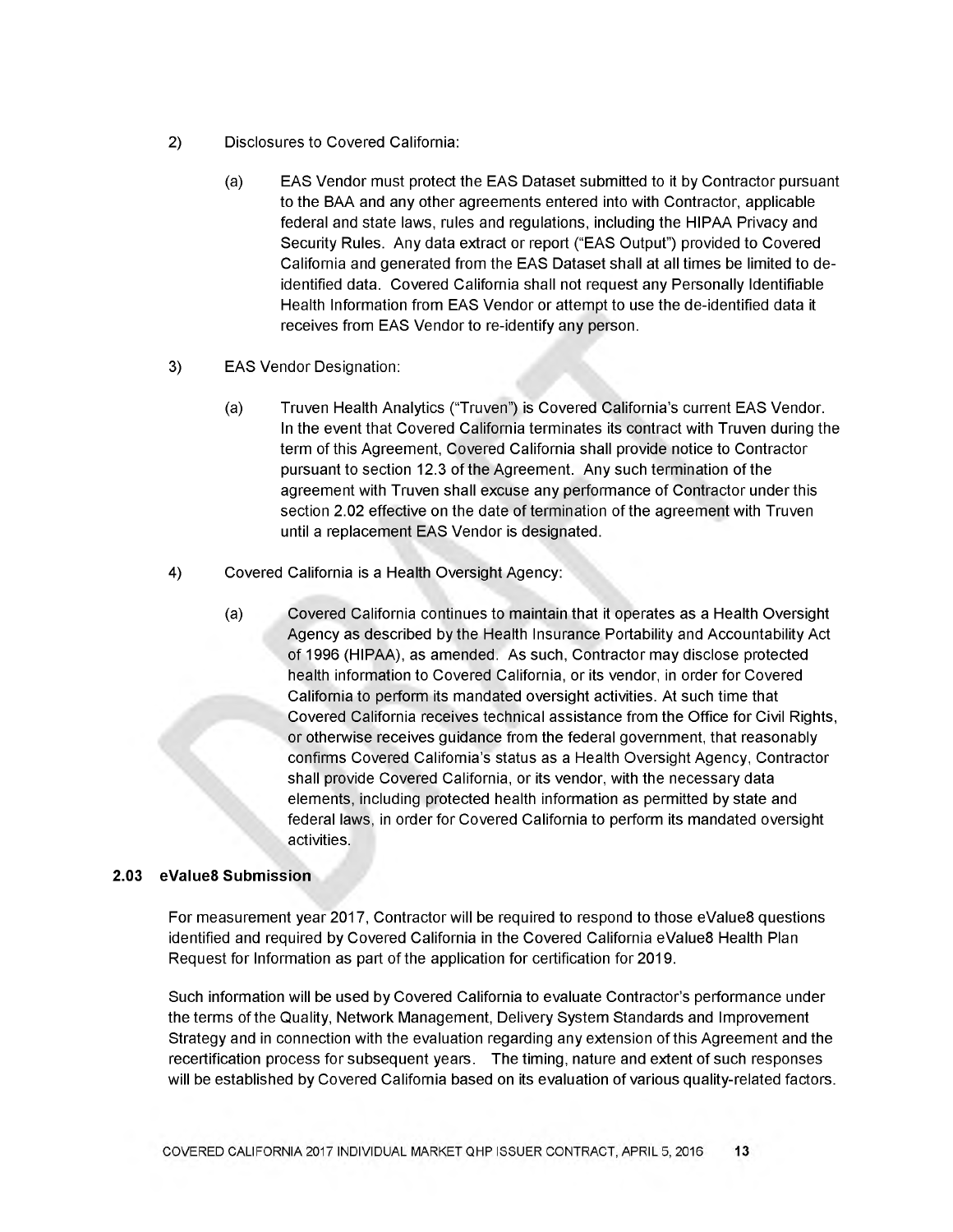Contractor's response shall include information relating to all of Contractor's then-current Covered California-based business and any information that reflects California-based business when data on Covered California-specific business is not available. If applicable, Contractor must report data separately for HMO/POS, PPO and EPO product lines.

Contractor will be required to provide Covered California information regarding their quality improvement and delivery system reform efforts through annual reporting in the Covered California eValue8 Health Plan RFI in the annual application for certification. Such information in connection with the evaluation regarding any extension of this Agreement and the recertification process for subsequent years and may include copies of reports used by the Contractor for other purposes.

#### 2.04 Data Measurement Specifications

The measurement specifications for data reporting requirements in this attachment are included in Appendix 2 to this attachment.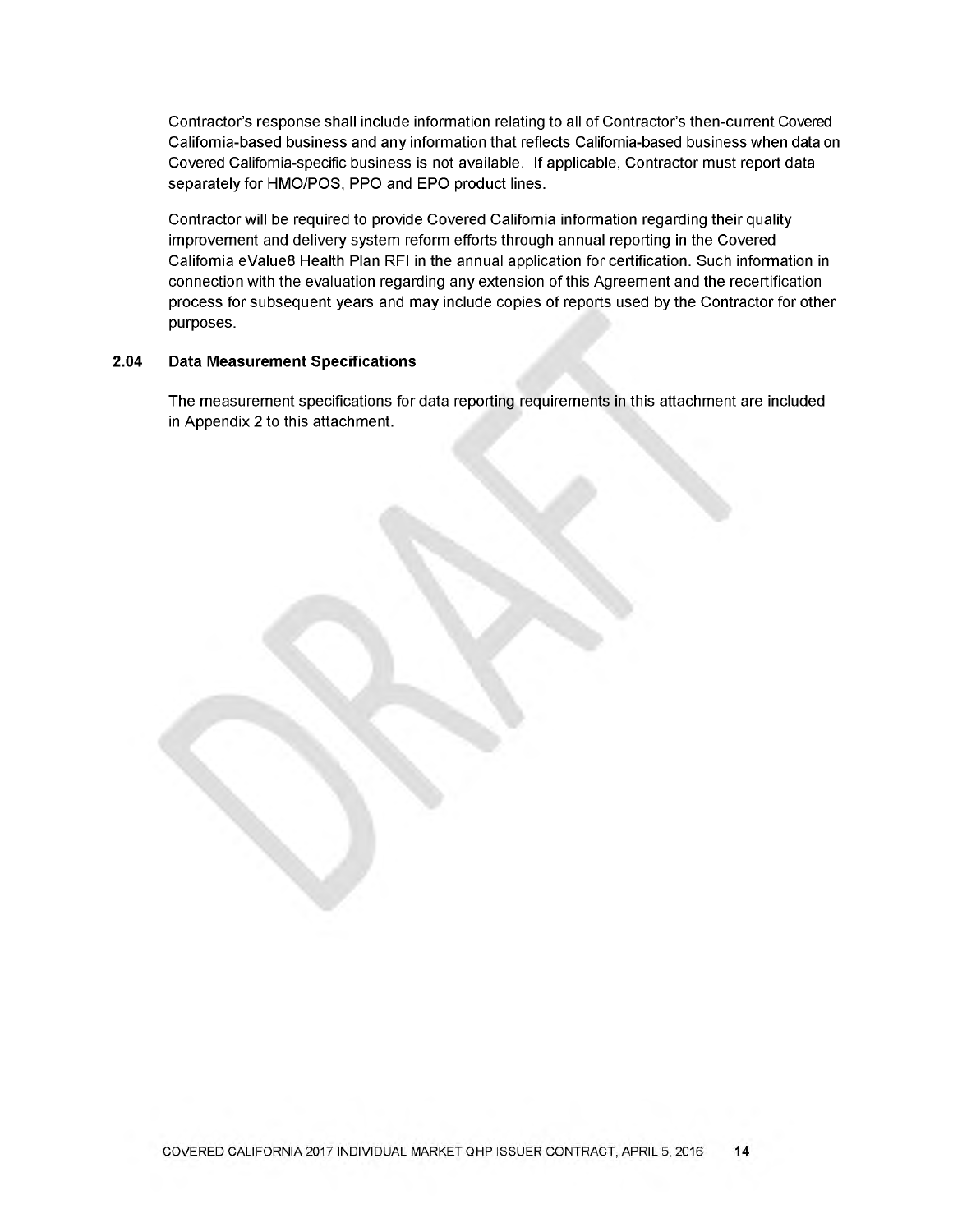# ARTICLE 3 REDUCING HEALTH DISPARITIES AND ENSURING HEALTH EQUITY

Mitigation of health disparities is central to the mission of Covered California, and the California Language Assistance Act adopted as SB 853 in 2003. In alignment with these principles, Covered California and Contractor recognize that promoting better health requires a focus on addressing health disparities and health equity. Covered California will require Contractor to track, trend and reduce health disparities with the phased approach outlined below.

# 3.01 Measuring Care to Address Health Equity

Contractor must track and trend quality measures by racial or ethnic group, or both, and by gender for the Contractor's full book of business, excluding Medicare.

- 1) Identification:
	- (a) By the end of 2019, Contractor must achieve 80 percent self-identification of racial/ethnic identity for Covered California enrollees.
	- (b) In the application for certification for 2017, Contractor will be required to report the percent of self-reported racial or ethnic identity for Covered California enrollees.
	- (c) Covered California and Contractor will negotiate annual targets to be reported in the applications for certification for 2018 and beyond.
	- (d) To the extent Contractor does not have self-reported information on racial or ethnic identity, or both, it shall use a standardized tool for proxy identification through the use of zip code and surname to fill any gaps in information.
- 2) Measures for Improvement:
	- (a) Disparities in care by racial and ethnic identity and by gender will be reported by QHP Issuers in the annual application for certification based on its Enrollees. The tool for proxy identification shall be used to supplement self-reported racial or ethnic identity. Contractor agrees to work with Covered California to provide comparison reporting for its other lines of business where comparative data can offer meaningful reference points.
	- (b) Measures selected for improvement beginning in plan year 2017 include Diabetes, Hypertension, Asthma (control plus hospital admission and ER visit rates) and Depression (HEDIS appropriate use of medications and all-cause ER utilization).
	- (c) Covered California will consider adding additional measures for plan year 2020 and beyond.

## 3.02 Narrowing Disparities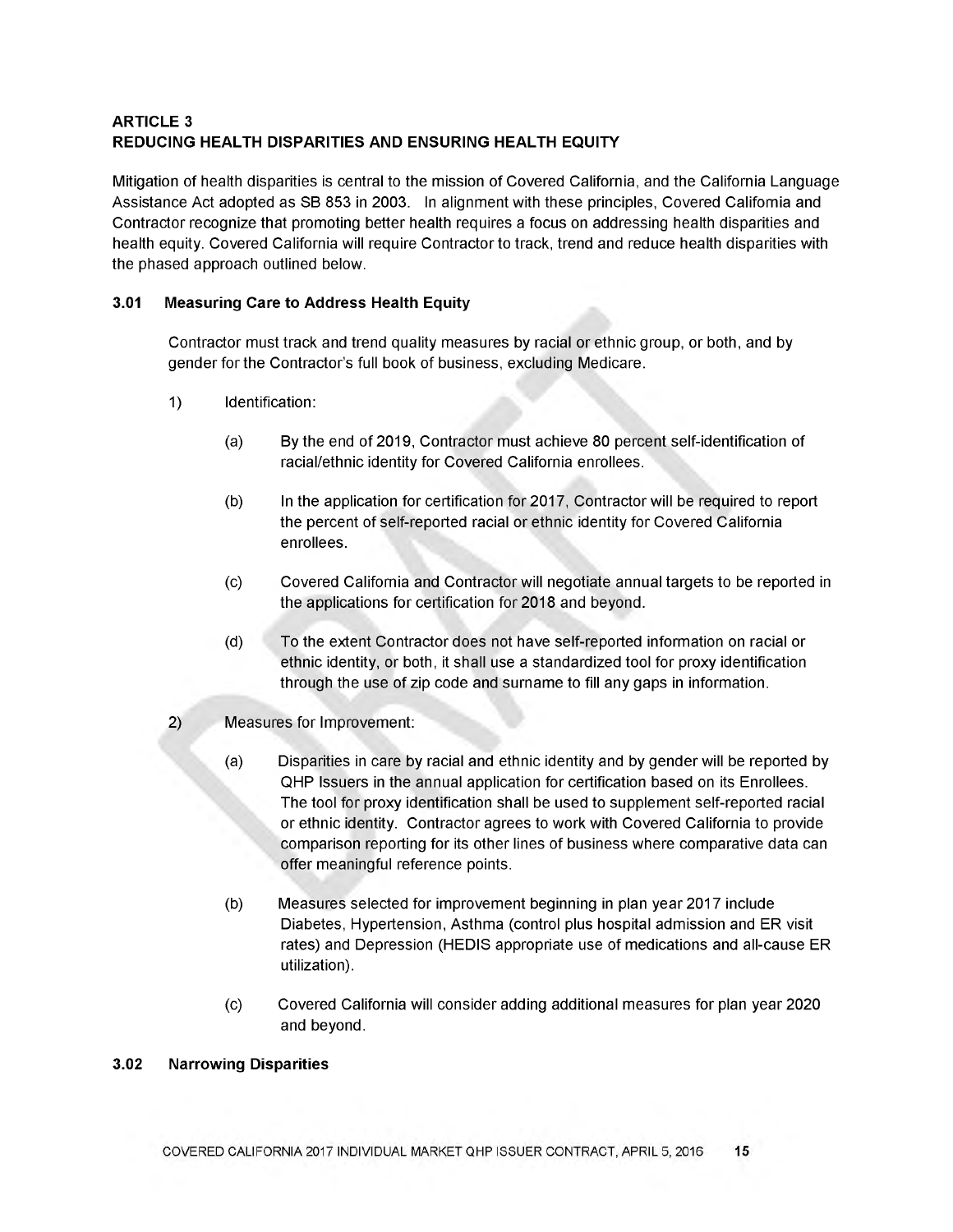While Covered California and Contractor recognize that some level of disparity is determined by social and economic factors beyond the control of the health care delivery system, there is agreement that health care disparities can be narrowed through quality improvement activities tailored to specific populations and targeting select measures at the health plan level. Covered California and the Contractor agree that collection of data on clinical measures for the purpose of population health improvement requires development and adoption of systems for enhanced information exchange (see Section 1.07).

- 1) In the application for certification for 2017, Contractor reported baseline measurements from plan year 2015 on the measures listed in 3.01(2)(a) of this Attachment, based either on self-reported identity or on proxy identification on its Enrollees. Covered California anticipates that this baseline data may be incomplete.
- 2) Targets for 2019 and for annual intermediate milestones in reduction of disparities will be established by Covered California based on national benchmarks, analysis of variation in California performance, best existing science of quality improvement, and effective engagement of stakeholders.

#### 3.03 Expanded Measurement

Contractor and Covered California will work together to assess the feasibility and impact of extending the disparity identification and improvement program over time. Areas for consideration include:

- 1) Income
- 2) Disability status
- 3) Sexual orientation
- 4) Gender identity
- 5) Limited English Proficiency (LEP)

## 3.04 NCQA Certification

Meeting the standards for Multicultural Health Care Distinction by NCQA is encouraged as a way to build a program to reduce documented disparities and to develop culturally and linguistically appropriate communication strategies. To the extent Contractor has applied for or received NCQA Certification, Contractor must provide this information with its annual application for certification. Covered California may publicly recognize this achievement and include it in information provided to consumers.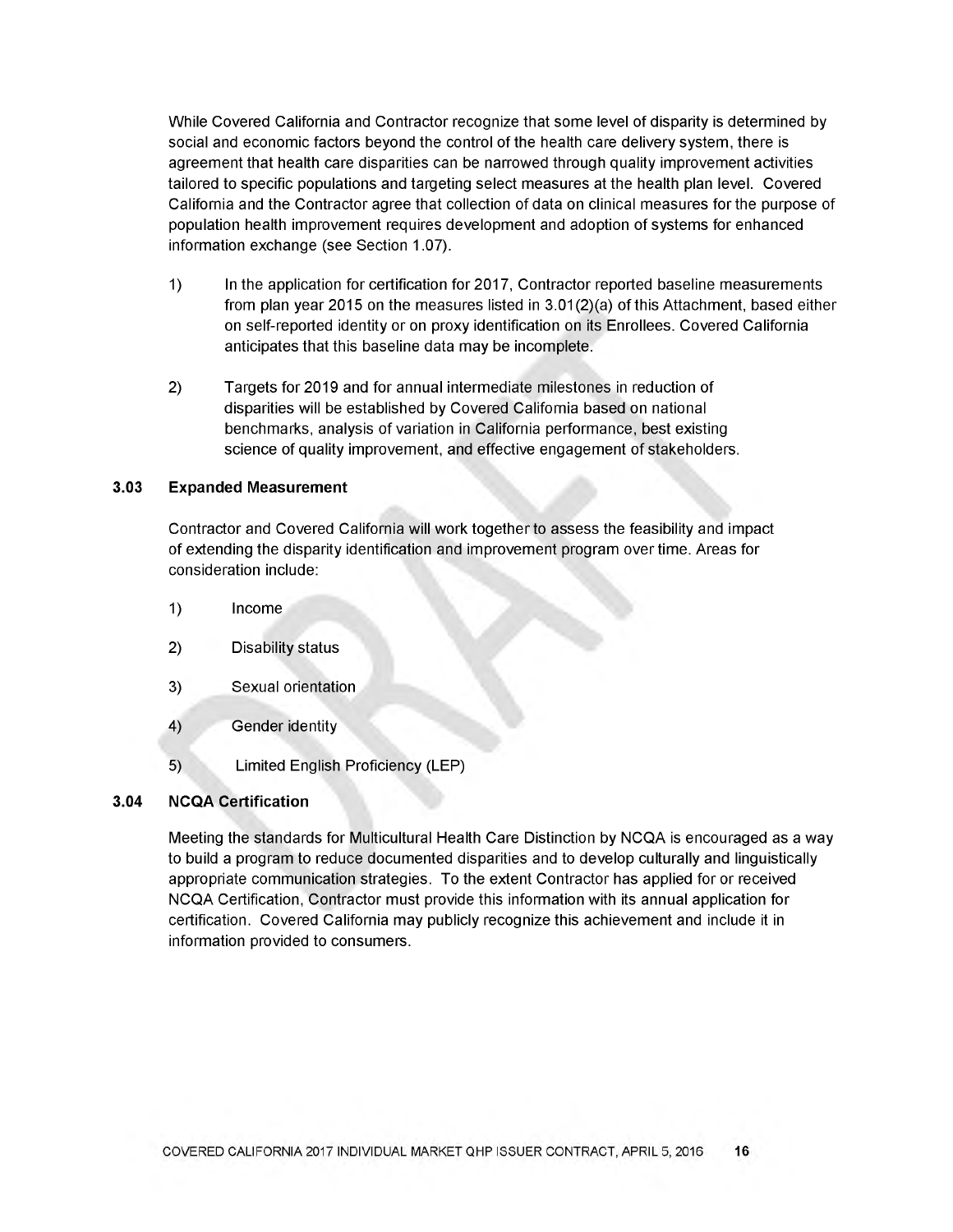# ARTICLE 4 PROMOTING DEVELOPMENT AND USE OF EFFECTIVE CARE MODELS

Covered California and Contractor agree that promoting the triple aim requires a foundation of effectively delivered primary care and integrated services for patients that is data driven, team based and crosses specialties and institutional boundaries. Contractor agrees to actively promote the development and use of care models that promote access, care coordination and early identification of at-risk enrollees and consideration of total costs of care. Contractor agrees to design networks and payment models for Providers serving Enrollees to reflect these priorities.

In particular, the Covered California's priority models which align with the CMS requirements under the QIS, are:

- 1) Effective primary care services, including ensuring that all enrollees have a Primary Care clinician.
- 2) Promotion of Patient-Centered Medical Homes (PCMH), which use a patient-centered, accessible, team-based approach to care delivery, member engagement, and data-driven improvement as well as integration of care management for patients with complex conditions, and
- 3) Integrated Healthcare Models (IHM) or Accountable Care Organizations, such as those referenced by the Berkeley Forum (2013) that coordinate care for patients across conditions, Providers, settings and time, and are paid to deliver good outcomes, quality and patient satisfaction at an affordable cost.

#### 4.01 Primary Care

Contractor must ensure that all Enrollees either select or be provisionally assigned to a Primary Care clinican by January 1 , 2017 or within 30 days of effectuation into the plan, whichever is sooner. If an Enrollee does not select a Primary Care clinician, Contractor must provisionally assign the Enrollee to a Primary Care clinician, inform the Enrollee of the assignment and provide the enrollee with an opportunity to select a different Primary Care clinician. When assigning a Primary Care clinician, Contractor shall use commercially reasonable efforts to assign a Primary Care clinician consistent with an Enrollee's stated gender, language, ethnic and cultural preferences, geographic accessibility, existing family member assignment, and any prior Primary Care clinician. Contractor will be required to report on this requirement annually in the application for certification for negotiation and evaluation purposes regarding any extension of this Agreement and the recertification process for subsequent years.

## 4.02 Patient-Centered Medical Homes

A growing body of evidence shows that advanced models of primary care, often called Patient-Centered Medical Homes (PCMH), greatly improve the care delivered to patients and support triple aim goals.

1) Contractor agrees to cooperate with Covered California in evaluating various PCMH accreditation and certification programs promulgated by national entities, as well as other frameworks for determining clinical practice transformation, with the goal of adopting a consistent standard definition across covered QHP Issuers for determining which Providers or practices meet the standards for redesigned primary care in Covered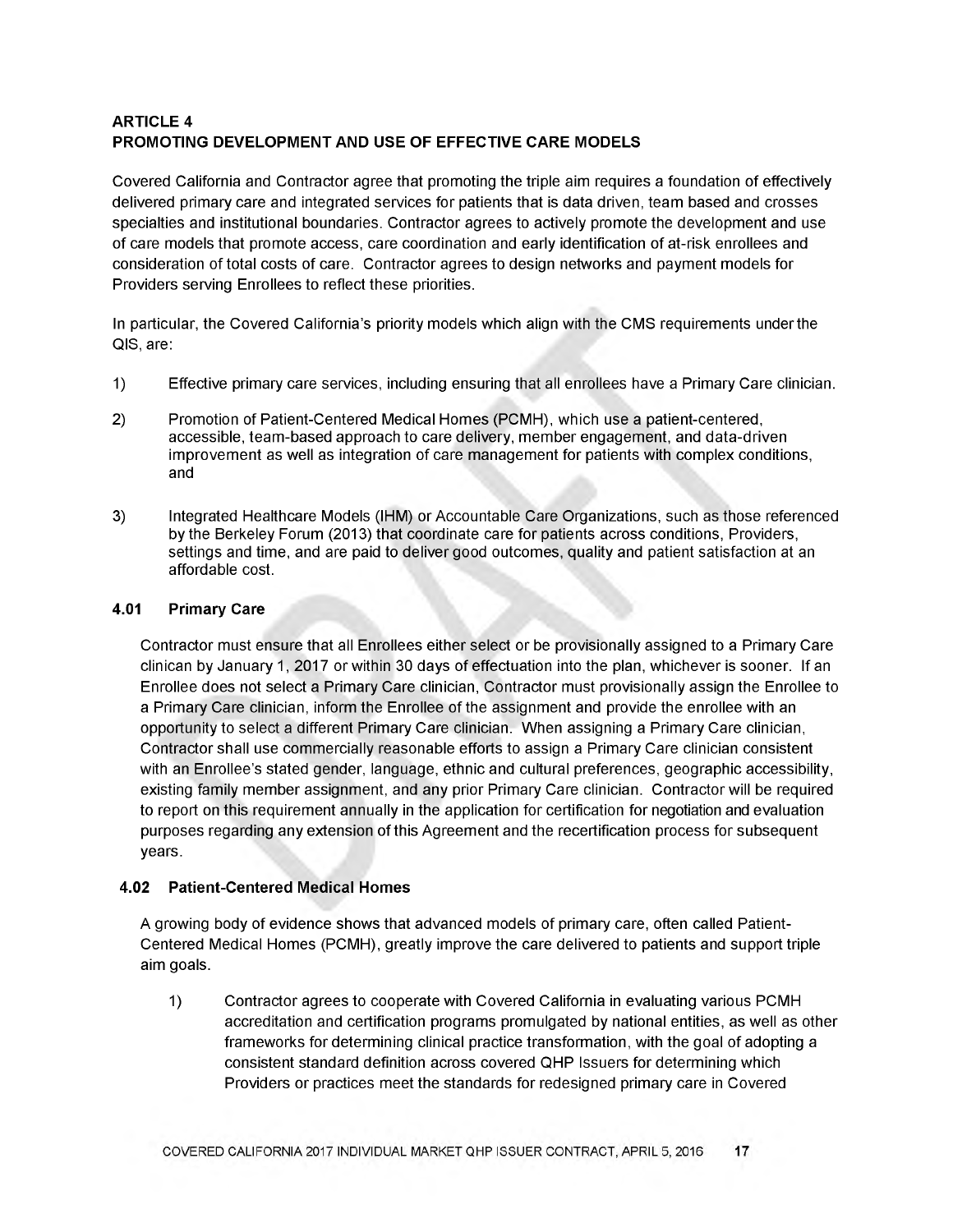California networks. Covered California and Contractor agree to engage interested stakeholders, including Providers and other purchasers, such as CalPERS, the Department of Health Care Services (DHCS) and private employers, in the process of developing this standard definition in preparation for use in the application for certification for 2018. As part of this effort, Contractor agrees to work with Covered California to limit the reporting burden on Providers.

- 2) Contractor will be required to describe in its application for certification for 2017, a payment strategy for adoption and progressive expansion among Providers caring for Enrollees, that creates a business case for Primary Care Providers to adopt accessible, data-driven, team-based care (alternatives to face-to-face visits and care provided by non-MDs) with accountability for meeting the goals of the triple aim, including total cost of care.
- 3) Contractor will be required to report in the application for certification for 2018:
	- (a) The number and percent of Covered California enrollees who obtain their primary care in a PCMH.
	- (b) Based on the data provided in the 2018 Application, Covered California will establish targets for 2019 for the percent of Covered California enrollees obtaining primary care in a PCMH based on national benchmarks, analysis of variation in California performance and best existing science of quality improvement and effective engagement of stakeholders.
	- (c) A baseline of the percent of Primary Care clinicians whose contracts for Covered California Enrollees are based on the payment strategy defined in 4.02(2) for primary care services.
	- (d) Methods for enrolling or attributing members to a PCMH including whether the plan engages in formal enrollment and or outreach to members based on a risk algorithm.
	- (e) How Contractor's payment to PCMH practices differs from those payments made to practices that have not met PCMH standards.
- 4) Contractor agrees to work with Covered California to provide comparison reporting for its other lines of business to compare performance and inform future Covered California requirements where comparative data can offer meaningful reference points. The non-Covered California lines of business data is to support contract negotiations in setting targets and requirements for Covered Californiaonly business and any required data will be submitted as part of Contractor's annual application for certification, which will be used for negotiation and evaluation purposes regarding any extension of this Agreement and the recertification process for subsequent years.

## 4.03 Integrated Healthcare Models (IHM) or Accountable Care Organizations (ACO)

Covered California places great importance on the adoption and expansion of integrated, coordinated and accountable systems of care and is adopting a modified version of the CalPERS definition for Integrated HealthCare Models also known as Accountable Care Organizations (ACOs):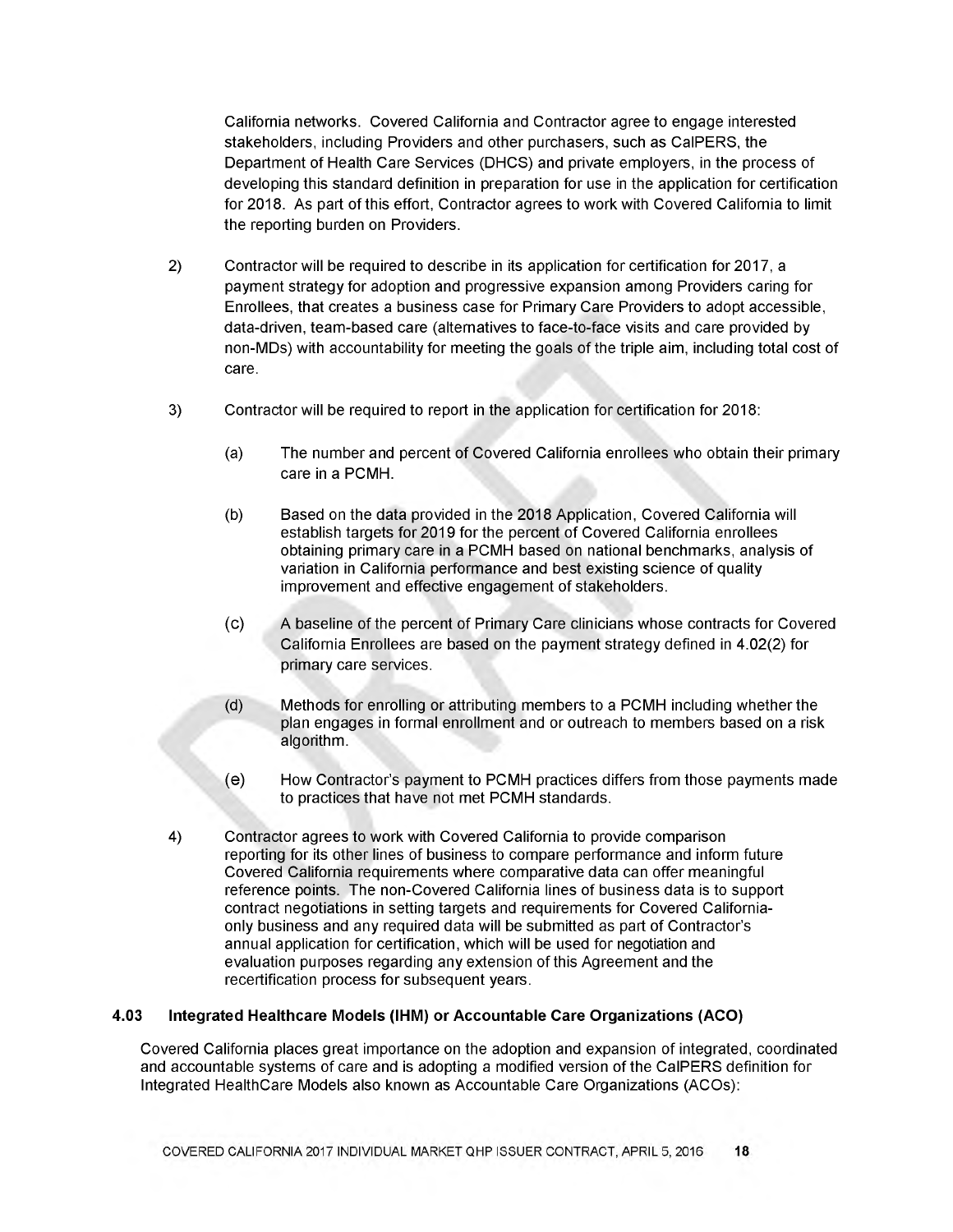- 1) The IHM is defined as:
	- (a) A system of population-based care coordinated across the continuum including multi-discipline physician practices, hospitals and ancillary Providers.
	- (b) Having at least Level three (3) integration, as defined by the Institutes of Medicine (IOM), of certified Electronic Health Record (EHR) technology in both a hospital inpatient and ambulatory setting provided either by a Provider organization or by Contractor:
		- i. Ambulatory level of integration will include, at minimum, electronic charts, a data repository of lab results, connectivity to hospitals, partial or operational point of care technology, electronic assistance for ordering, computerized disease registries (CDR), and e-mail.
		- ii. Hospital inpatient level of integration will include, at minimum, lab, radiology, pharmacy, CDR, clinical decision support, and prescription documentation.
		- iii. There must be Stage two (2) (Advanced Clinical Processes) of Meaningful Use of the certified EHR within the IHM including:
			- a. Health Information and Data,
			- b. Results Management,
			- c. Order Entry/Management,
			- d. Clinical Decision Support
			- e. Electronic Communications and Connectivity, and
			- f. Patient Support.
	- (c) Having combined risk sharing arrangements and incentives between Contractor and Providers, and among Providers across specialties and institutional boundaries, holding the IHM accountable for nationally recognized evidencebased clinical, financial, and operational performance, as well as incentives for improvements in population outcomes. As Providers accept more accountability under this provision, Contractors shall be aware of their obligations in the Health and Safety Code and Insurance Code to ensure that Providers have the capacity to manage the risk.
- 2) Contractor must provide Covered California with details on its existing or planned integrated systems of care describing how the systems meet the criteria in Article 4.03(1), including the number and percent of Enrollees who are managed under IHMs in its response to the annual application for certification, which will be used for negotiation and evaluation purposes regarding any extension of this Agreement and the recertification process for subsequent years..
- 3) Targets for 2017-2019 for the percentage of Enrollees who select or are attributed to IHMs will be established by Covered California based on national benchmarks, analysis of variation in California performance, best existing science of quality improvement, and effective engagement of stakeholders.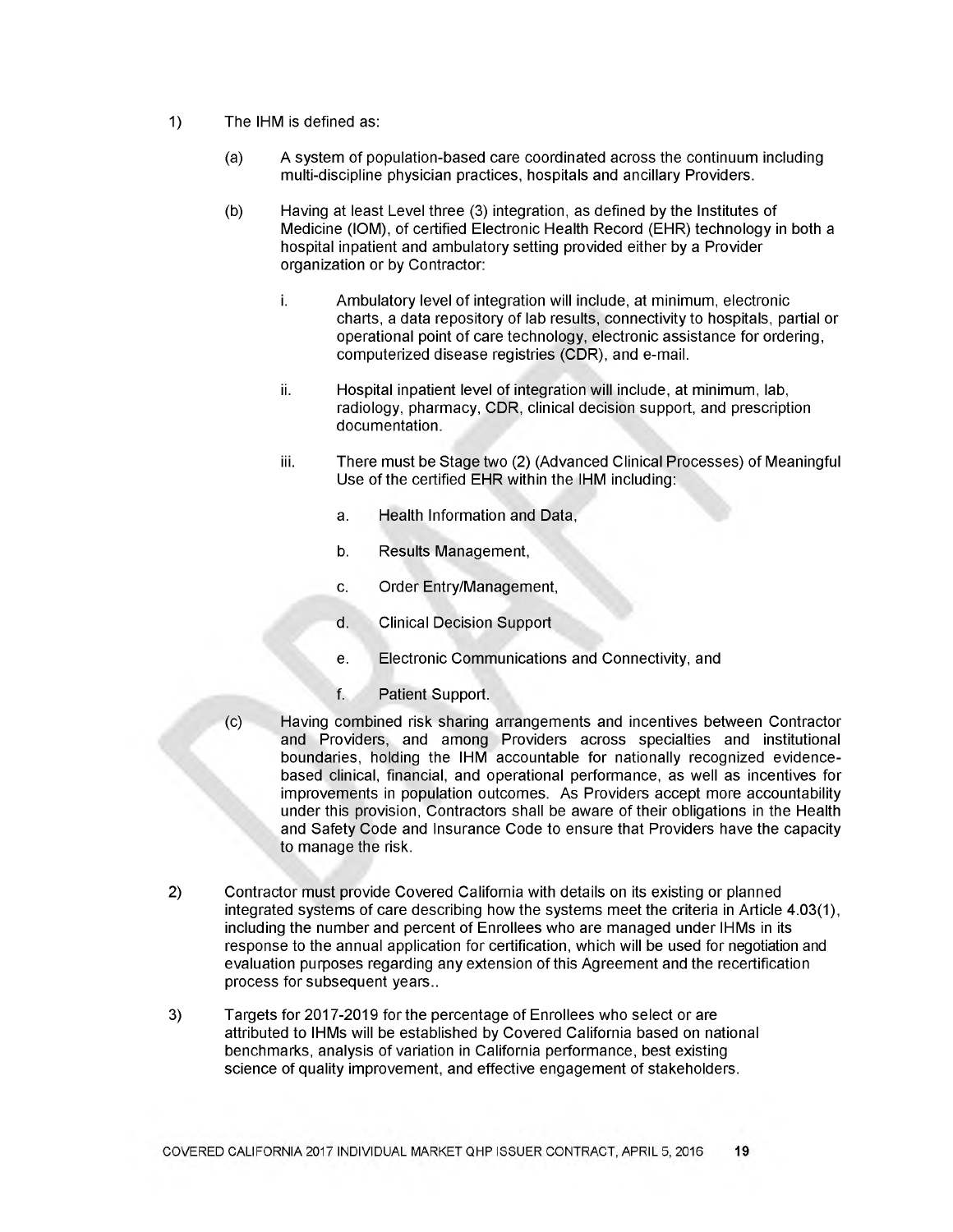4) Contractor agrees to work with Covered California to provide comparison reporting for its other lines of business to compare performance and inform future Covered California requirements where comparative data can offer meaningful reference points. The non-Covered California lines of business data is to support contract negotiations in setting targets and requirements for Covered Californiaonly business and any required data will be required as part of Contractor's annual application for certification.

#### 4.04 Mental and Behavioral Health

Covered California and Contractor recognize the critical importance of Mental and Behavioral Health Services as part of the broader set of medical services provided to Enrollees.

Contractor will be required to report in its annual application for certification on the strategies Contractor has implemented and its progress in:

- 1) Making behavioral health services available to Enrollees;
- 2) How it is integrating Behavioral Health Services with Medical Services; and
- 3) Reports must include documenting the percent of services provided under an integrated behavioral health-medical model for Enrollees and the reports should include the percent for Contractor's overall covered lives, where such information is useful for comparison purposes and informing future Covered California requirements. These reports should also include whether these models are implemented in association with PCMH and IHM models or are independently implemented and will be used for negotiation and evaluation purposes regarding any extension of this Agreement and the recertification process for subsequent years.

#### 4.05 Telemedicine and Remote Monitoring

In the annual application for certification, Contractor will be required to report the extent to which the Contractor is supporting and using technology to assist in higher quality, accessible, patient-centered care, and the utilization for Enrollees on the number of unique patients and number of separate servicing provided for telemedicine and remote home monitoring. Contractor agrees to work with Covered California to provide comparison reporting for its other lines of business to compare performance and inform future requirements for the exchange where comparative data can offer meaningful reference points. Such information will be used for negotiation and evaluation purposes regarding any extension of this Agreement and the recertification process for subsequent years.

Reporting requirements will be met through eValue8 in the annual application for certification, but contractor may supplement such reports with data on the efficacy and impact of such utilization. These reports must include whether these models are implemented in association with PCMH and IHM models or are independently implemented.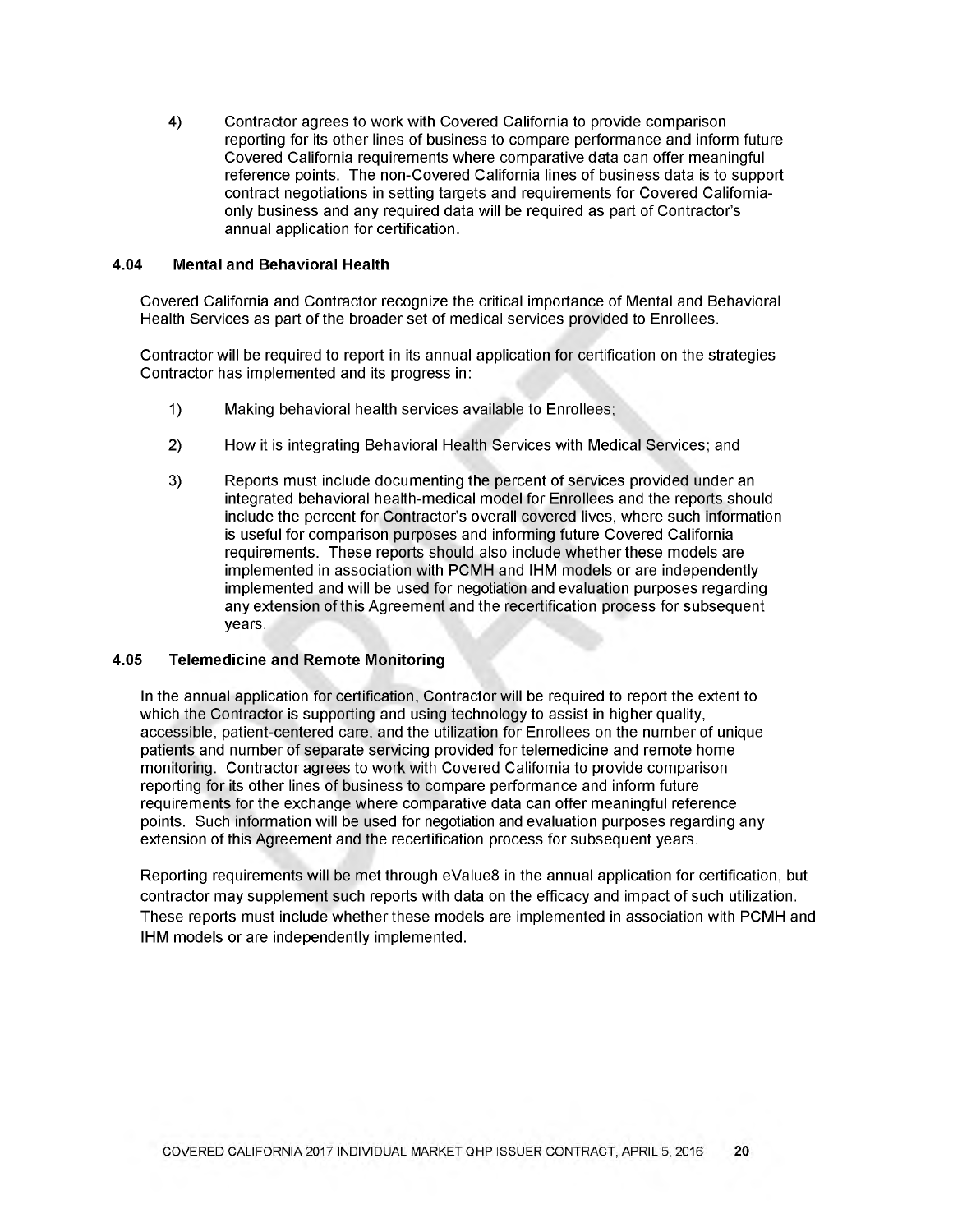#### ARTICLE 5 HOSPITAL QUALITY

Covered California and Contractor recognize that hospitals have contracts with multiple health plans and are engaged in an array of quality improvement and efficiency initiatives. Hospitals play a pivotal role in providing critical care to those in the highest need and should be supported with coordinated efforts across health plans and purchasers.

## 5.01 Hospital Payments to Promote Quality and Value

Covered California expects its Contractors to pay differently to promote and reward better quality care rather than pay for volume. Contractor shall:

- 1) Adopt a hospital payment methodology that incrementally places at least six percent of reimbursement to hospitals for Contractor's Covered California business with each general acute care hospital at-risk or subject to a bonus payment for quality performance. At minimum, this methodology shall include two percent of reimbursement by January 1, 2019 with a plan for satisfying future increases in reimbursement, four percent of reimbursement by January 1, 2021 and six percent by January 1, 2023. Contractor may structure this strategy according to its own priorities such as:
	- (a) The extent to which the payments "at risk" take the form of bonuses, withholds or other penalties; or
	- (b) The selection of specific metrics upon which performance based payments are made may include, but are not limited to, Hospital Acquired Conditions (HACs), readmissions, or satisfaction measured through the Hospital Consumer Assessment of Healthcare Providers and Systems (HCAPS), but Contractor must use standard measures commonly in use in hospitals and that are endorsed by the National Quality Forum - with the goal of limiting measurement burden on hospitals.
	- (c) Contract arrangements with hospitals that participate in Integrated Healthcare Models or Accountable Care Organizations, whether sponsored by the QHP Issuer or by Provider organizations, which include accountability or shared risk for total cost of care shall be considered to have met this requirement.
- 2) Because there is some evidence that readmissions may be influenced by social determinants beyond the control of the health care system or social supports that a hospital can provide at discharge, if Contractor includes readmissions as a measure under this provision, it shall not be the only measure. Additionally, Contractor must adopt balancing measures to track, address, and prevent unintended consequences from atrisk payments including exacerbation of health care disparities. Contractor shall report what strategies it is implementing to support hospitals serving at-risk populations in achieving target performance. In alignment with CMS rules on payments to hospitals for inpatient hospital services, Critical Access Hospitals as defined by the Centers for Medicare and Medicaid, are excluded from this requirement. In addition, the following types of hospitals are excluded from this requirement:
	- a) Long Term Care hospitals
	- b) Inpatient Psychiatric hospitals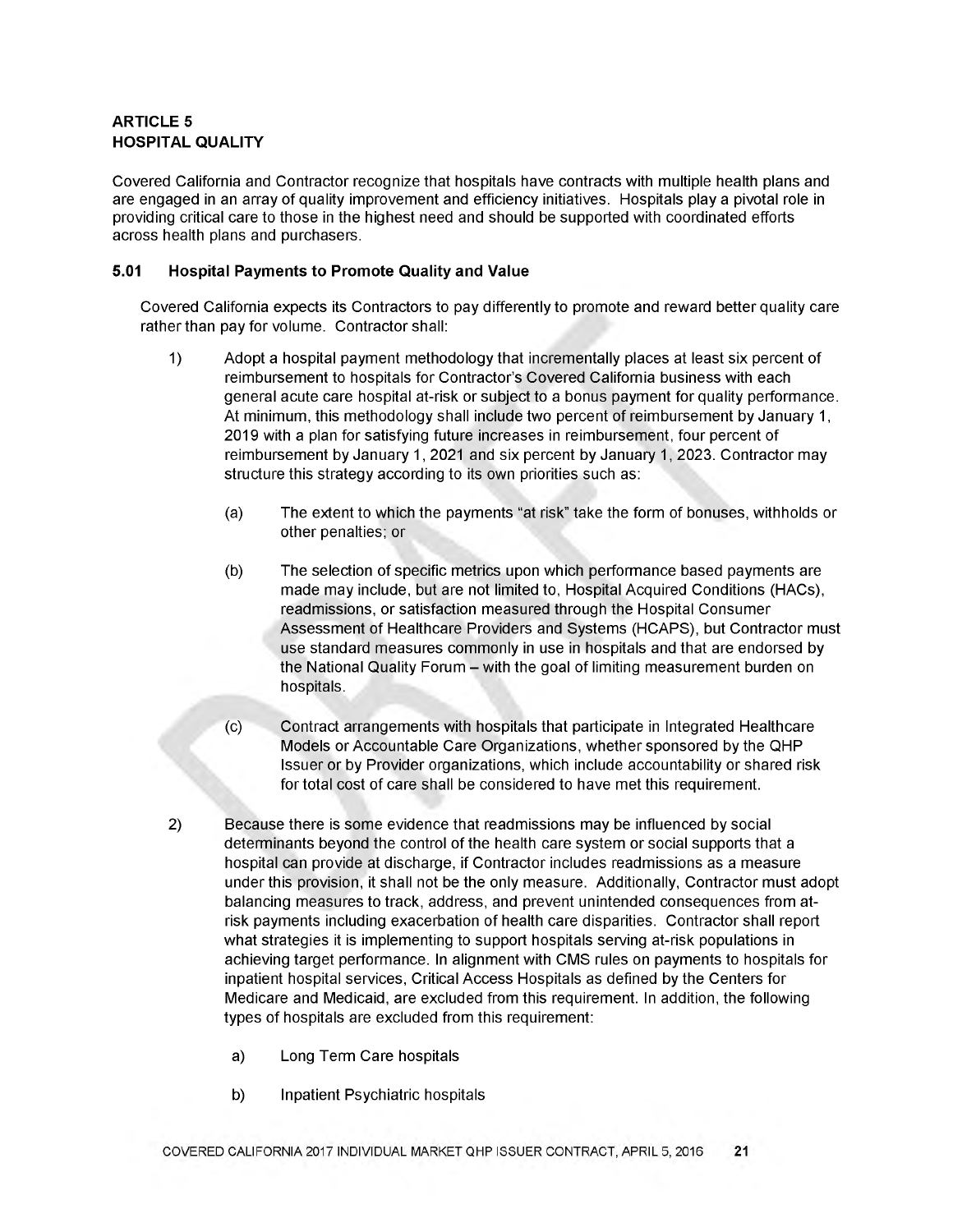- c) Rehabilitation hospitals
- d) Children's hospitals

Contractor shall still be accountable for the quality of care and safety of Covered California members receiving care in the aforementioned hospitals. Implementation of this requirement may differ for integrated delivery systems and require alternative mechanisms for tying payment to performance.

- 3) Report in its annual application for certification for negotiation purposes, for Enrollees, the:
	- (a) Amount, structure and metrics for its hospital payment strategy;
	- (b) The percent of network hospitals operating under contracts reflecting this payment methodology;
	- (c) The total dollars and percent or best estimate of hospital payments that are tied to this strategy; and
	- (d) The dollars and percent, or best estimate that is respectively paid or withheld to reflect value. The hospital payments to promote value must be distinct from shared-risk and performance payments to hospitalization related to participation in IHMs as described in Article 4.03.

Additionally, Contractor agrees to work with Covered California to provide comparison reporting for Contractor's entire book of business where comparative data can offer meaningful reference points. Such information will be used for negotiation and evaluation purposes regarding any extension of this Agreement and the recertification process for subsequent years.

## 5.02 Hospital Patient Safety

- 1) Contractor agrees to work with Covered California to support and enhance acute general hospitals' efforts to promote safety for their patients. Exclusions for this requirement include CMS Critical Access Hospitals as defined by the Centers for Medicare and Medicaid. In addition, the following types of hospitals are excluded:
	- (a) Long Term Care hospitals
	- (b) Inpatient Psychiatric hospitals
	- (c) Rehabilitation hospitals
	- (d) Children's hospitals
- 2) Contractor will be required to report in its annual application for certification, baseline rates of specified HACs for each of its network hospitals. In order to obtain the most reliable measurement, minimize the burden on hospitals and in the interest of promoting common measurement, Contractor must employ best efforts to base this report on clinical data, such as is reported by hospitals to the National Healthcare Safety Network (NHSN),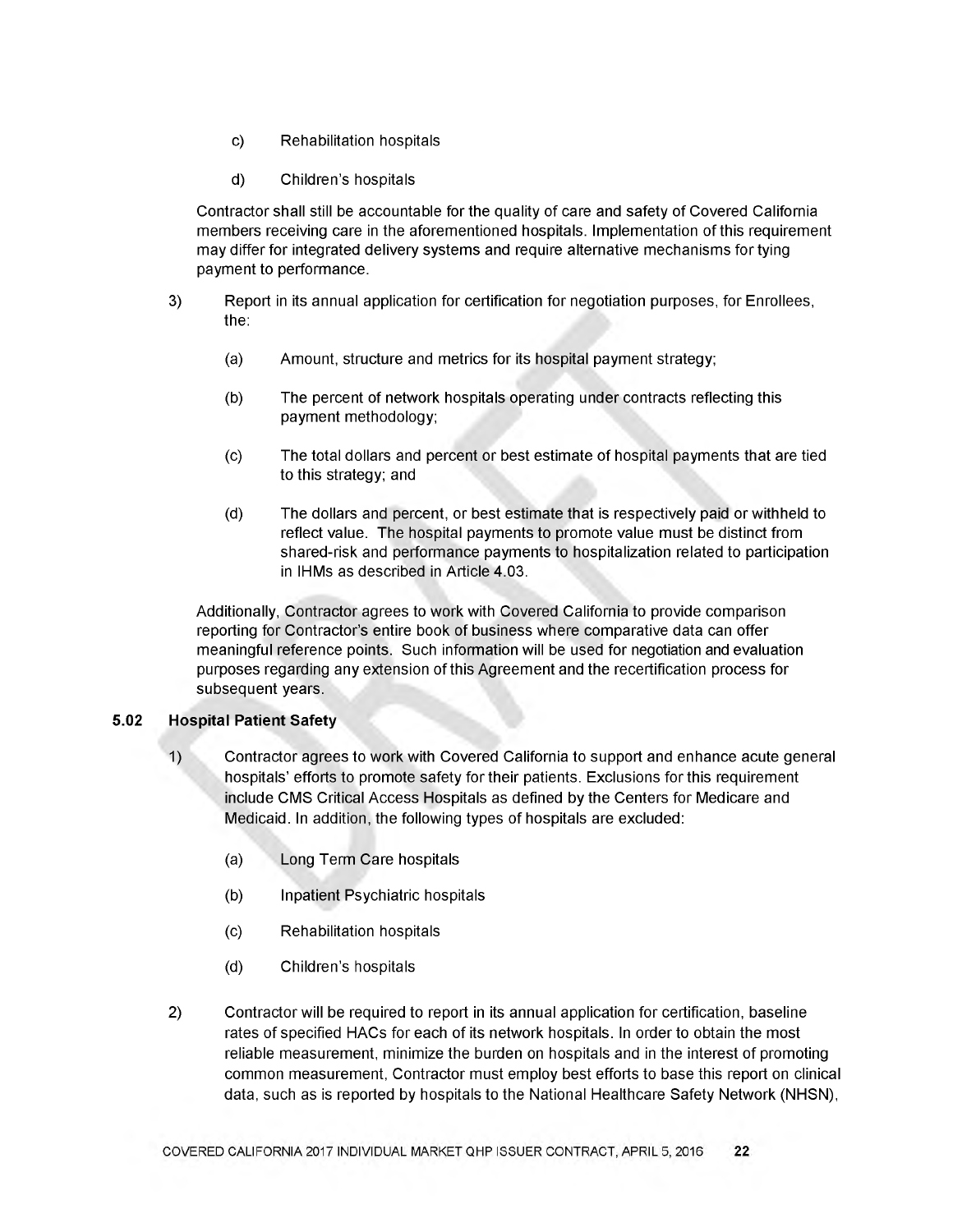California Department of Public Health (CDPH) and to CMS under the Partnership for Patients initiative. Such information will be used for negotiation and evaluation purposes regarding any extension of this Agreement and the recertification process for subsequent years.

- 3) Prior to the application for certification for 2018, target rates for 2019 and for annual intermediate milestones for each HAC measured at each hospital will be established by Covered California, based on national benchmarks, analysis of variation in California performance and best existing science of quality improvement and effective engagement of stakeholders.
- 4) Covered California has identified an initial set of HACs for focus in 2017. Certain HACs may be substituted for others in the event that a common data source cannot be found. The decision to substitute HACs would be made transparently and collaboratively through the advisory process. The HACs that are currently the subject of the 2017 hospital safety initiatives are listed below:
	- (a) Catheter Associated Urinary Tract Infection (CAUTI);
	- (b) Central Line Associated Blood Stream Infection (CLABSI);
	- (c) Surgical Site Infection (SSI) with focus on colon;
	- (d) Adverse Drug Events (ADE) with first-year focus on opioid overuse; and
	- (e) Clostridium difficil[e colitis](http://www.webmd.com/ibd-crohns-disease/ulcerative-colitis/default.htm) (C. Diff) infection.
- 5) The subject HACs may be revised in future years. Covered California expects to include additional ADEs including hypoglycemia and inappropriate use of blood thinners as well as Sepsis Mortality at such time as the standardized CMS definition and measurement strategy has been tested and validated.
- 5) Covered California expects Contractor to only contract with hospitals that demonstrate they provide quality care and promote the safety of Enrollees. To meet this expectation, by year end 2017, Covered California will work with QHP Issuers and with California's hospitals to identify areas of "outlier poor performance" based on variation analysis of HAC rates. For contract year 2019, as detailed in Article 1.02(3), Contractors must either exclude hospitals that demonstrate outlier poor performance on safety from Provider networks serving Covered California or to document each year in its application for certification the rationale for continued contracting with each hospital that is identified as a poor performing outlier on safety and efforts the hospital is undertaking to improve its performance.

## 5.03 Appropriate Use of C-Sections

Contractor agrees to actively participate in the statewide effort to promote the appropriate use of C-sections. This ongoing initiative sponsored by Covered California, DHCS and CalPERS as well as major employers is coordinated with CalSIM, and has adopted the goal of reducing NTSV (Nulliparous, Term Singleton, Vertex) C-section rates to meet or exceed the national Healthy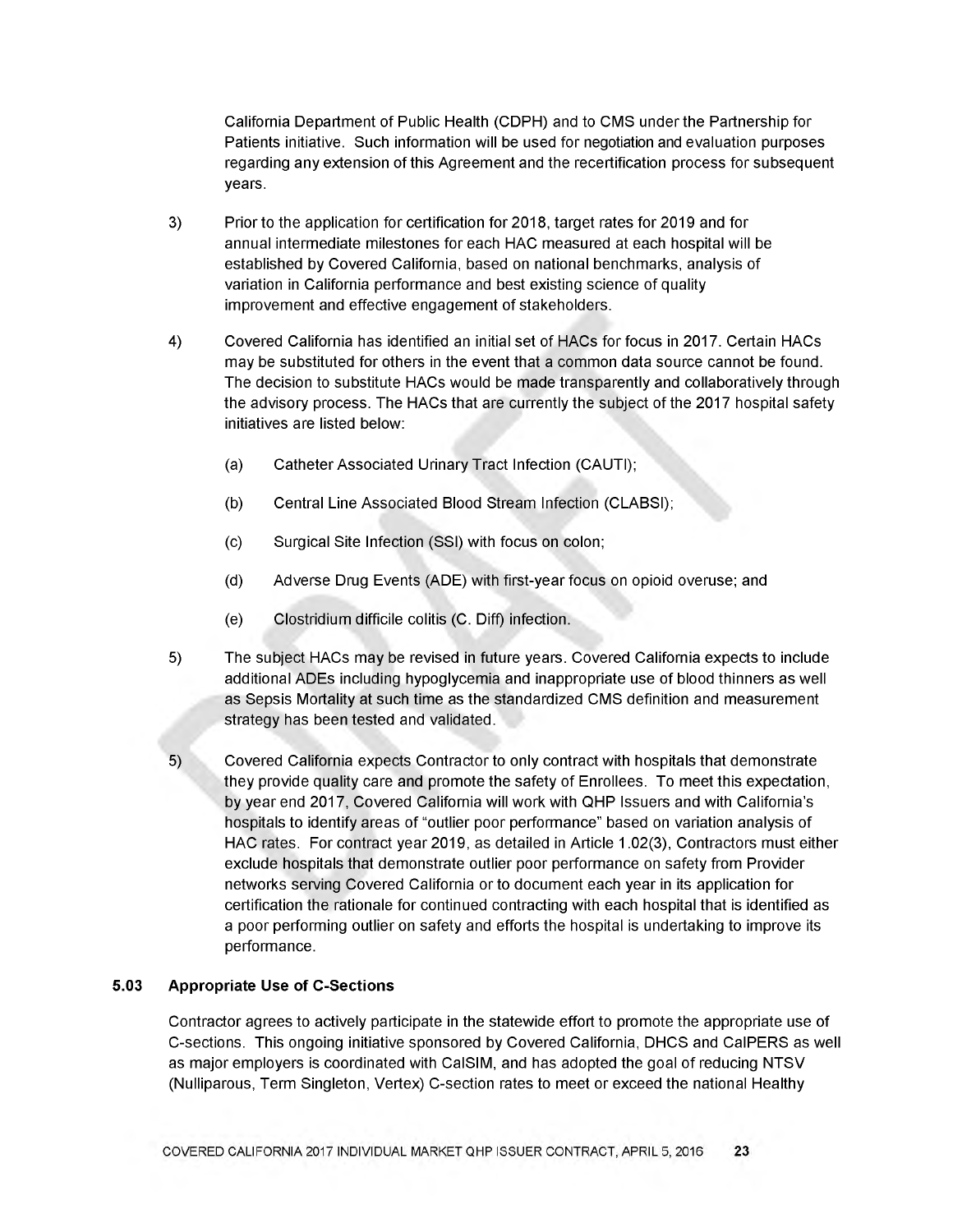People 2020 target of 23.9 percent for each hospital in the state by 2019. In addition to actively participating in this collaborative, Contractor shall:

- 1) Work collaboratively with Covered California to promote and encourage all in-network hospitals that provide maternity services to enroll in the California Maternity Quality Care Collaborative (CMQCC) Maternal Data Center (MDC).
- 2) Annually report in its application for certification the C-section rate for NTSV deliveries and the overall C-Section rate for each of its network hospitals for the hospital's entire census. Such information will be used for negotiation and evaluation purposes regarding any extension of this Agreement and the recertification process for subsequent years.
- 3) Adopt a payment methodology progressively to include all contracted physicians and hospitals serving Enrollees, such that by 2019, payment is structured to support only medically necessary care and there is no financial incentive to perform C-sections. Contractor must report on its design and the percent of hospitals contracted under this model in its annual application for certification.
- 4) Covered California expects Contractor to only contract with hospitals that demonstrate they provide quality care and promote the safety of Enrollees. Beginning with the application for certification for 2019, As detailed in Article 1.02(3), Contractors must either exclude hospitals from networks serving Enrollees that are unable to achieve an NTSV C-section rate below 23.9 percent from Provider networks or to document each year in its application for certification the rationale for continued contracting with each hospital that has an NTSV C-Section rate above 23.9 percent and efforts the hospital is undertaking to improve its performance.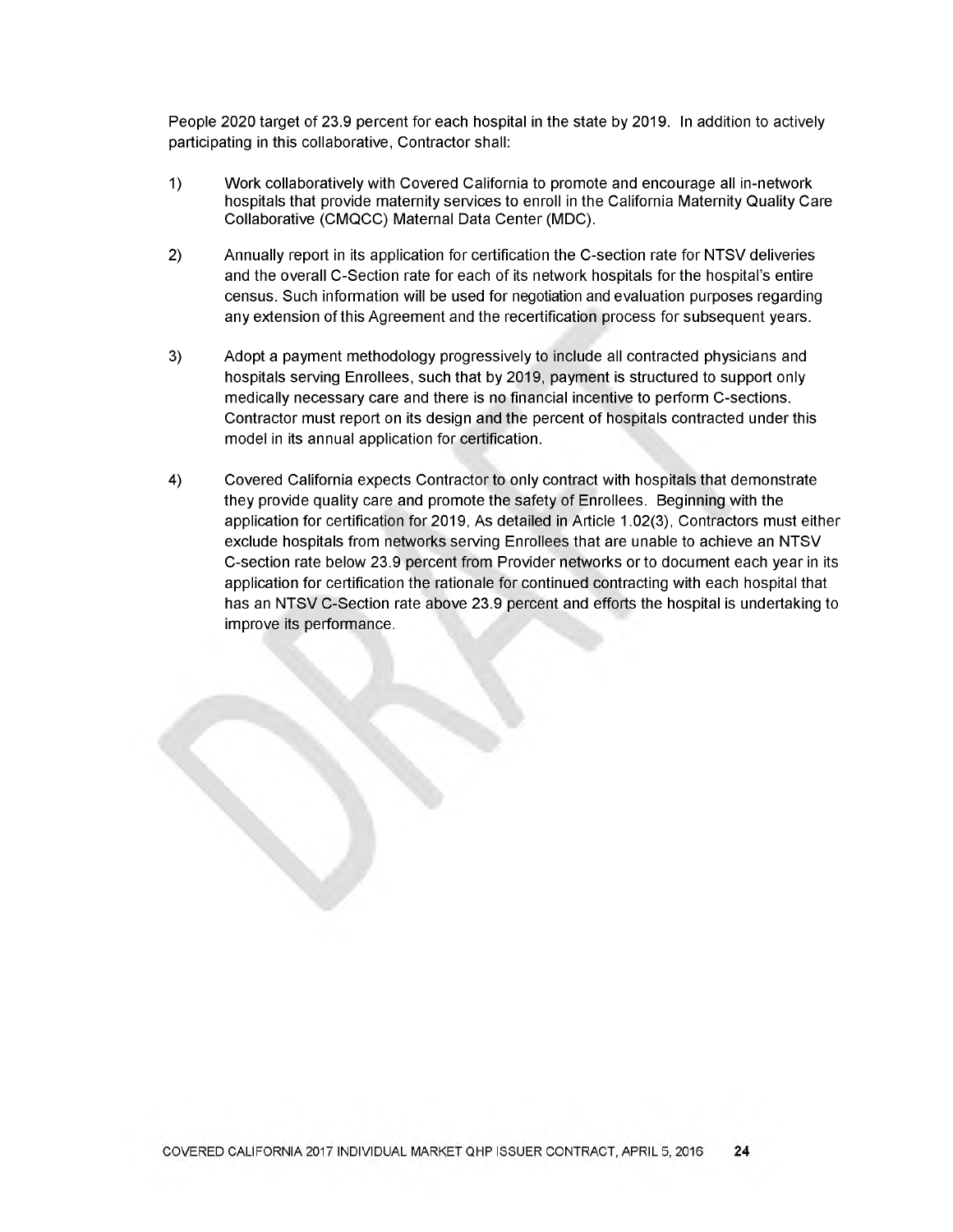#### ARTICLE 6 POPULATION HEALTH: PREVENTIVE HEALTH, WELLNESS AND AT-RISK ENROLLEE SUPPORT

Covered California and Contractor recognize that access to care, timely preventive care, coordination of care, and early identification of high risk enrollees are central to the improvement of Enrollee health. Contractor and Covered California shall identify ways to increase access and coordination of care and work collaboratively to achieve these objectives.

#### 6.01 Health and Wellness Services

Contractor shall ensure Enrollees have access to preventive health and wellness services. For the services described below, Contractor must identify Enrollees who are eligible, notify Enrollees of their availability, and report utilization.

- 1) Necessary preventive services appropriate for each Enrollee. Contractor must report utilization to Covered California on the number and percent of Enrollees who take advantage of their wellness benefit.
- 2) Tobacco cessation intervention, inclusive of evidenced-based counseling and appropriate pharmacotherapy, if applicable. Contractor must report to Covered California the number and percent of Enrollees who take advantage of the tobacco cessation benefit.
- 3) Obesity management, if applicable. Contractor must report to Covered California the number and percent of its Enrollees who take advantage of the obesity benefit.
- 4) To ensure the Enrollee health and wellness process is supported, Contractor must report on its:
	- (a) Health and wellness communication processes delivered to its Enrollees and applicable Participating Providers, that take into account cultural and linguistic diversity; and
	- (b) Processes to incorporate Enrollee's health and wellness information into Contractor's data and information specific to each individual Enrollee. This Enrollee's data is Contractor's most complete information on each Enrollee and is distinct from the Enrollee's medical record maintained by the Providers.

Contractor will be required to report on each of these four service categories in its annual application for certification. Additionally, Contractor agrees to work with Covered California to provide comparison reporting for its other lines of business to compare performance and inform future requirements for the exchange where comparative data can offer meaningful reference points. The non-exchange line of business data is to support contract negotiations in setting targets and requirements for exchange-only business and any required data will be submitted as part of Contractor's annual application for certification.

For each of the four service categories described above, Covered California will establish targets for 2018 and annual milestones thereafter for the percent of the population that uses annual preventive visits based on national benchmarks, analysis of variation in California performance, best existing science of quality improvement, and effective engagement of stakeholders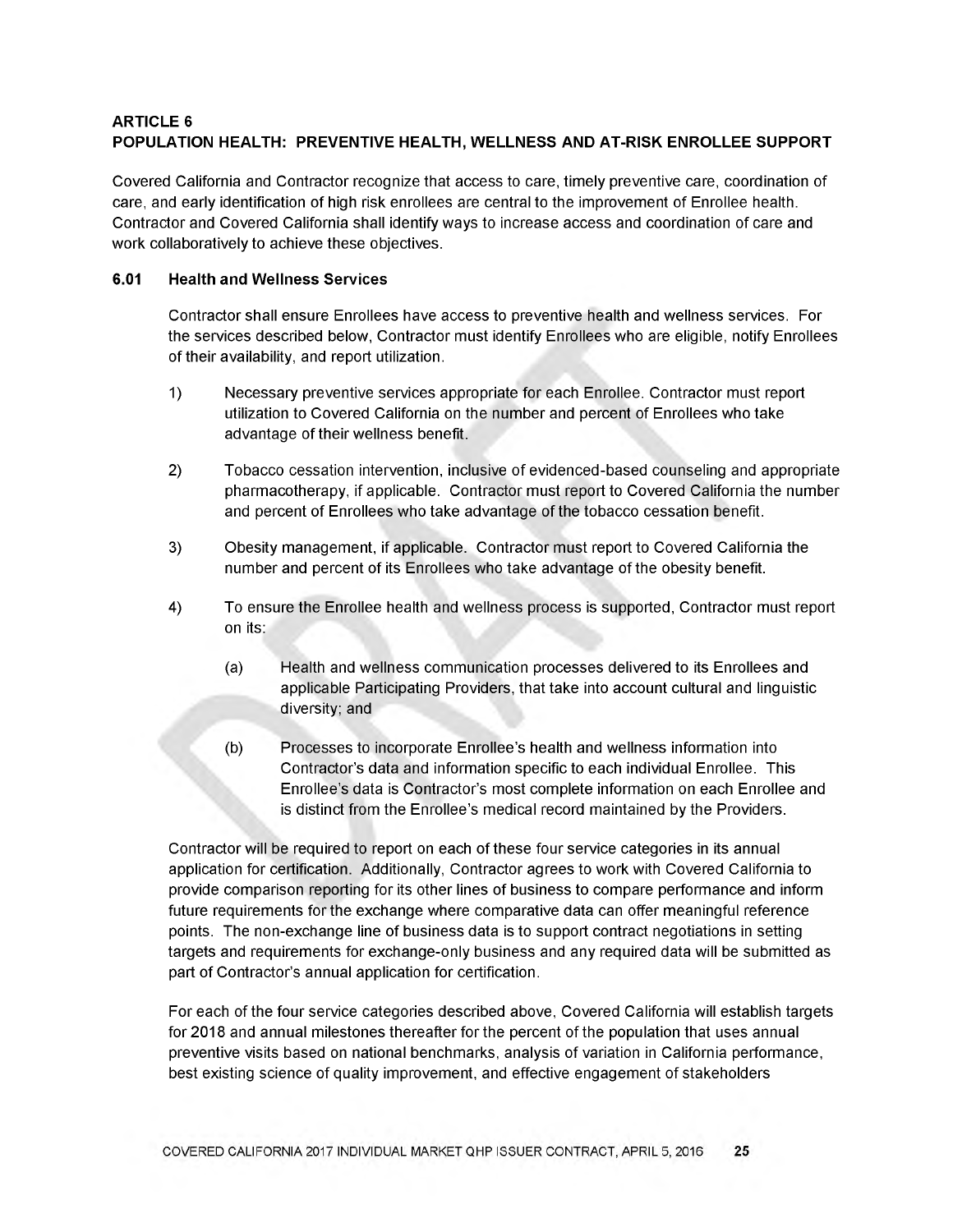#### 6.02 Community Health and Wellness Promotion

Covered California and Contractor recognize that promoting better health for Enrollees also requires engagement and promotion of community-wide initiatives that foster better health, healthier environments and the promotion of healthy behaviors across the community. Contractor is encouraged to support community health initiatives that have undergone or are being piloted through systematic review to determine effectiveness in promoting health and preventing disease, injury, or disability and have been recommended by the Community Preventive Services Task Force.

Contractor will be required to report annually in its application for certification the initiatives, programs and projects that it supports that promote wellness and better community health for Enrollees, and is encouraged to report on such initiatives for Contractor's overall population. Such reports must include available results of evaluations of these community programs for Enrollees, including clinical or other health impacts and efficacy and will be used for negotiation and evaluation purposes regarding any extension of this Agreement and the recertification process for subsequent years.

Such programs may include:

- 1) Partnerships with local, state or federal public health departments such as Let's Get Healthy California;
- 2) CMS Accountable Health Communities;
- 3) Voluntary health organizations which operate preventive and other health programs such as CalFresh; and
- 4) Hospital activities undertaken under the Community Health Needs Assessment required every three years under the Affordable Care Act.

## 6.03 Determining Enrollee Health Status and Use of Health Assessments

Contractor shall demonstrate the capacity and systems to collect, maintain, use, and protect from disclosure individual information about Enrollees' health status and behaviors in order to promote better health and to better manage Enrollees' health conditions.

To the extent the Contractor uses or relies upon Health Assessments to determine health status, Contractor shall offer, upon initial enrollment and on a regular basis thereafter, a Health Assessment in all threshold languages to all Enrollees over the age of 18, including those Enrollees that have previously completed such an assessment. If a Health Assessment tool is used, Contractor should select a tool that adequately evaluates Enrollees current health status and provides a mechanism to conduct ongoing monitoring for future intervention(s).In addition, Health Assessments should advise policyholders at the outset on how the information collected may be used, and explain that the member is opting in to receive information from the plan, and that participating in the assessment is optional.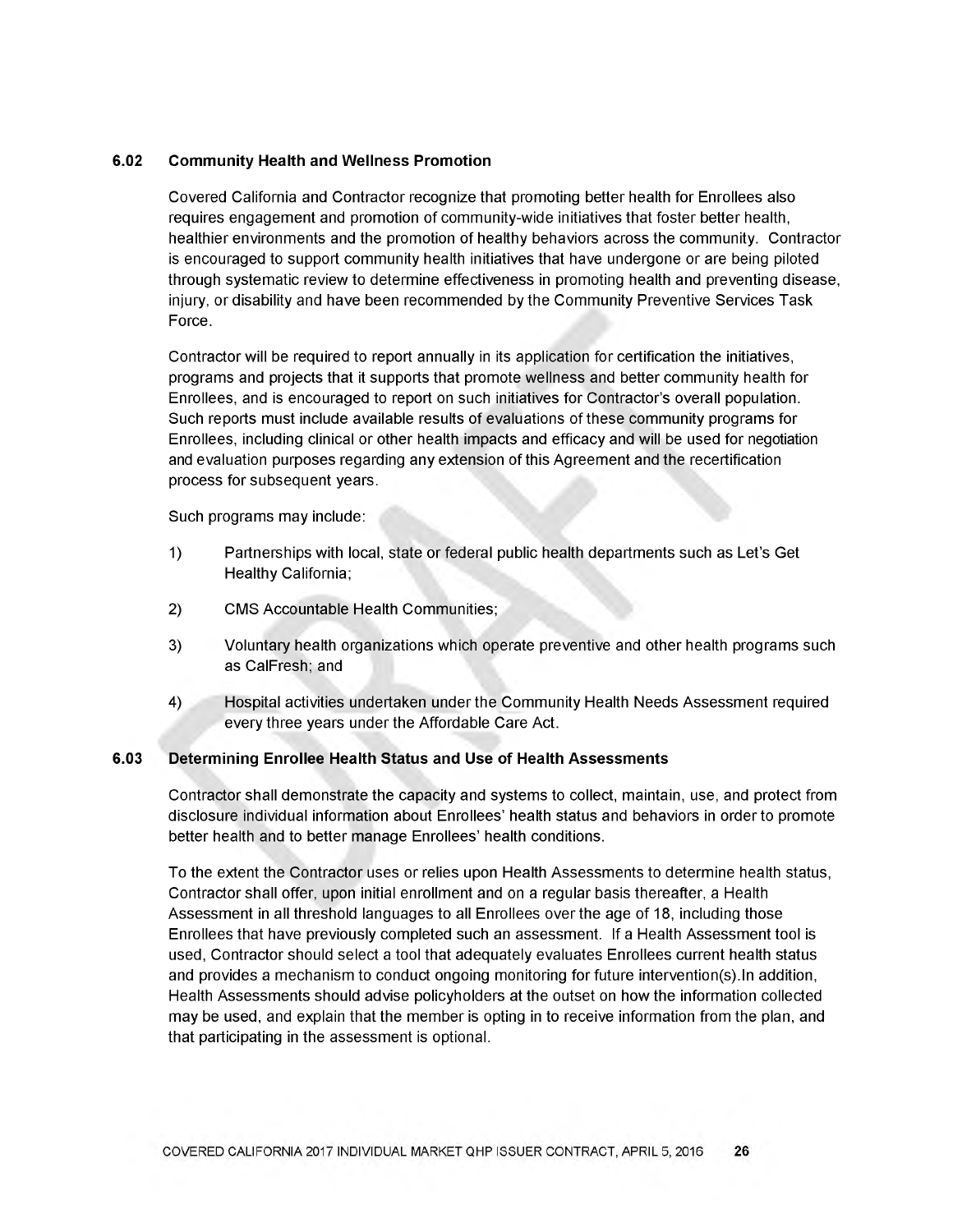#### 6.04 Reporting to and Collaborating with Covered California Regarding Health Status

Contractor shall provide to Covered California, in a format that shall be mutually agreed upon, information on how it collects and reports, at both individual and aggregate levels, changes in Enrollees' health status. Reporting may include a comparative analysis of health status improvements across geographic regions and demographics.

Contractor shall report to Covered California its process to monitor and track Enrollees' health status, which may include its process for identifying individuals who show a decline in health status, and referral of such Enrollees to Contractor care management and chronic condition program(s) as defined in Section 6.05, for the necessary intervention. Contractor shall annually report to Covered California the number of Enrollees who are identified through their selected mechanism and the results of their referral to receive additional services.

#### 6.05 Supporting At-Risk Enrollees Requiring Transition

Contractor shall have an evaluation and transition plan in place for the Enrollees transitioning into or from employer-sponsored insurance, Medi-Cal, Medicare, or other insurance coverage who require therapeutic Provider and formulary transitions. Contractor shall also support transitions in the reverse direction. The plan must include the following:

- 1) Identification of in-network Providers with appropriate clinical expertise or any alternative therapies including specific drugs when transitioning care;
- 2) Clear processes to communicate Enrollee's continued treatment using a specific therapy, specific drug or a specific Provider when no equivalent is available in-network;
- 3) Where possible, advance notification and understanding of out-of-network Provider status for treating and prescribing physicians; and
- 4) A process to allow incoming Enrollees access to Contractor's formulary information prior to enrollment.

#### 6.06 Identification and Services for At-Risk Enrollees

Contractor agrees to identify and proactively manage Enrollees with existing and newly diagnosed chronic conditions, including, diabetes, asthma, heart disease, or hypertension, and who are most likely to benefit from well-coordinated care ("At-Risk Enrollees"). Contractor agrees to support disease management activities at the plan or health care Provider level that meet standards of accrediting programs such as NCQA. Contractor shall provide Covered California with a documented process, care management plan and strategy for targeting and managing At-Risk Enrollees. Such documentation may include the following:

- 1) Methods to identify and target At-Risk Enrollees;
- 2) Description of Contractor's predictive analytic capabilities to assist in identifying At-Risk Enrollees who would benefit from early, proactive intervention;
- 3) Communication plan for known At-Risk Enrollees to receive information prior to Provider visit, including the provision of culturally and linguistically appropriate communication;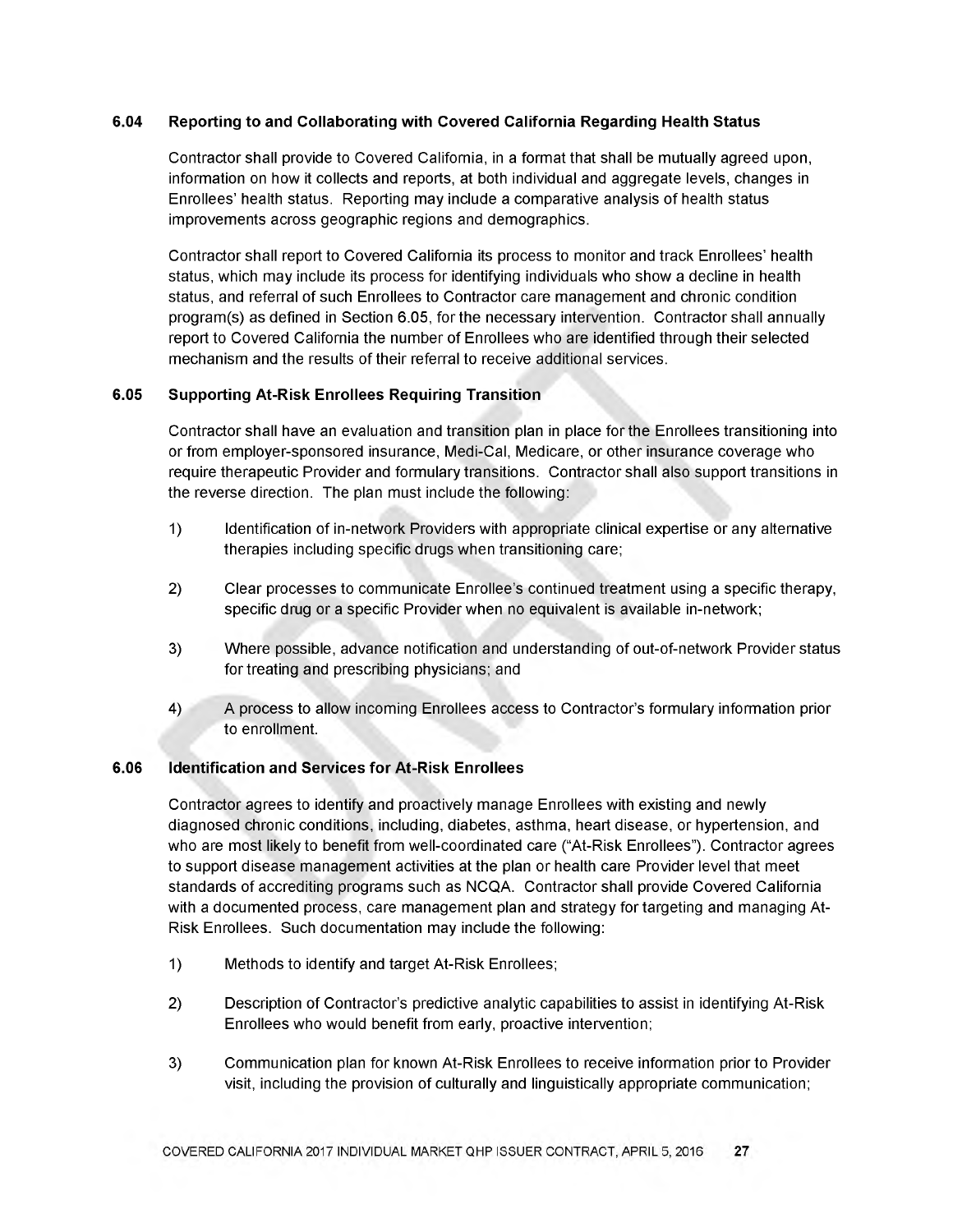- 4) Process to update At-Risk Enrollee medical history in Contractor's maintained Enrollee health profile;
- 5) Process for sharing registries of Enrollees with their identified risk, as permitted by state and federal law, with appropriate accountable Providers, especially the enrollee's PCP.
- 6) Mechanisms to evaluate access within the Provider network on an ongoing basis, to ensure that an adequate network is in place to support a proactive intervention and care management program for At-Risk Enrollees;
- 7) Care and network strategies that focus on supporting a proactive approach to At-Risk Enrollee intervention and care management. Contractor agrees to provide Covered California with a documented plan and include "tools" and strategies to supplement or expand care management and Provider network capabilities, including an expansion or reconfiguration of specialties or health care professionals to meet clinical needs of At-Risk Enrollees;
- 8) Data on number of Enrollees identified and types of services provided.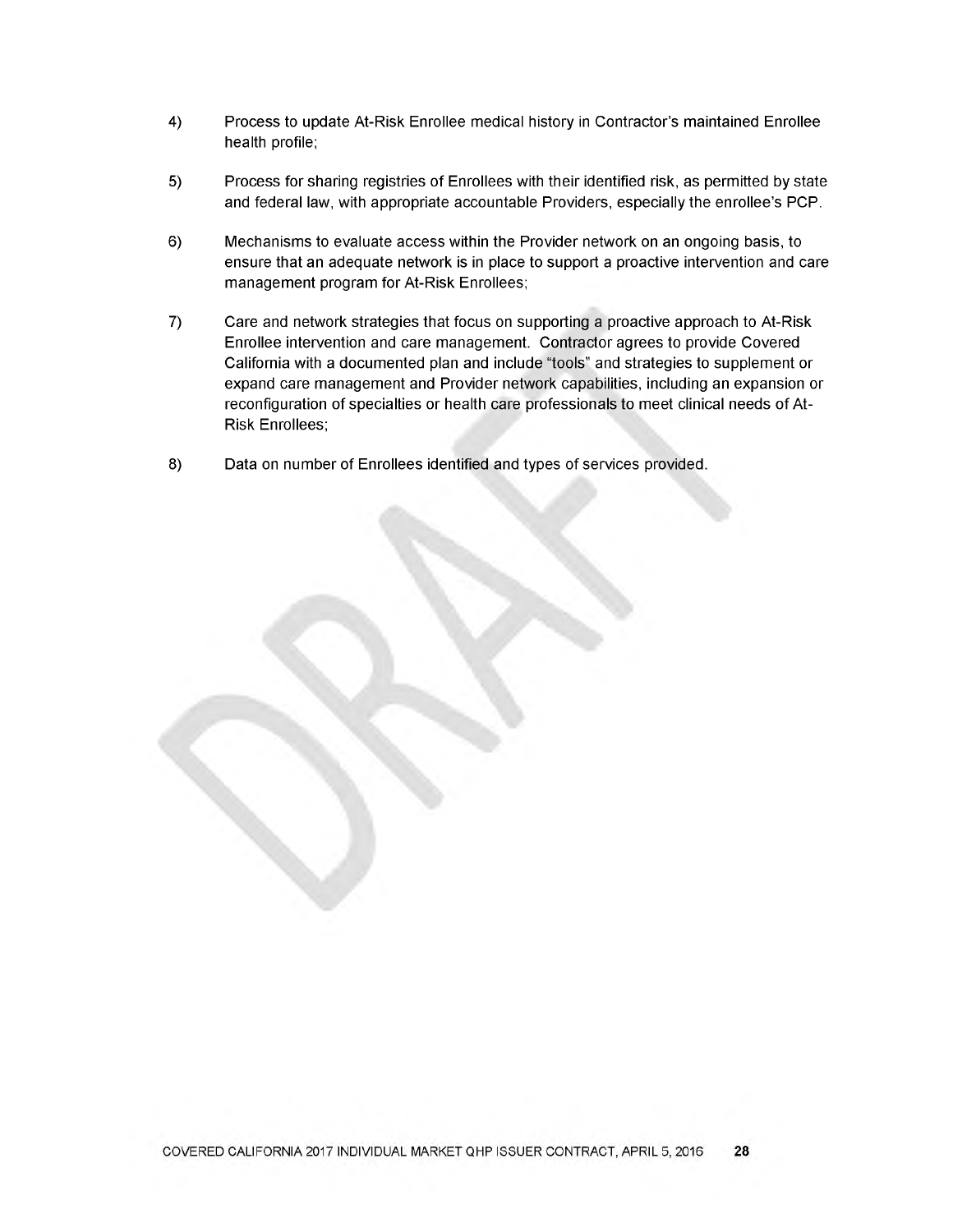## ARTICLE 7

#### PATIENT-CENTERED INFORMATION AND SUPPORT

Empowering consumers with knowledge to support healthcare decision-making is a crucial part of Covered California's mission and naturally promotes the Triple Aim by supporting decisions consistent with the Enrollee's values and preferences and fostering consumer access to care.

Covered California and Contractor agree that valid, reliable, and actionable information relating to the cost and quality of healthcare services is important to Enrollees, Covered California, and Providers.

Thus, Covered California expects that Contractor will participate in activities necessary to provide this information to consumers. The specifics of this phased approach are described in Section 7.01 below.

#### 7.01 Enrollee Healthcare Services Price and Quality Transparency Plan

- 1) In the application for certification for 2017, Contractor will have reported for negotiation and certification purposes, its planned approach to providing healthcare shopping cost and quality information available to all Enrollees. Covered California does not require using a specific form or format and recognizes that the timeline and expectations will differ, based on variables such as Contractor's membership size and current tool offerings. Regardless of how the requirement is fulfilled, the common elements at the end point of each Contractor planned approach must include:
	- (a) Cost information:
		- i. That enables Enrollees to understand their exposure to out-of-pocket costs based on their benefit design, including real time information on member accumulation toward deductibles, when applicable, and out of pocket maximums. Health Savings Account (HSA) user information shall include account deposit and withdrawal/payment amounts.
		- ii. That enables Enrollees to understand Provider-specific consumer cost shares for prescription drugs and for care delivered in the inpatient, outpatient, and ambulatory surgery/facility settings. Such information must include the facility name, address, and other contact information and be based on the contracting rates to give the Enrollee estimates of out of pocket costs that are as accurate as possible.
		- iii. Commonly used service information should be organized in ways that are useful and meaningful for consumers to understand.
	- (b) Quality information:
		- i. That enables Enrollees to compare Providers based on quality performance in selecting a Primary Care clinician or common elective specialty and hospital Providers.
		- ii. That is based on quality measurement consistent with nationallyendorsed quality information in accordance with the principles of the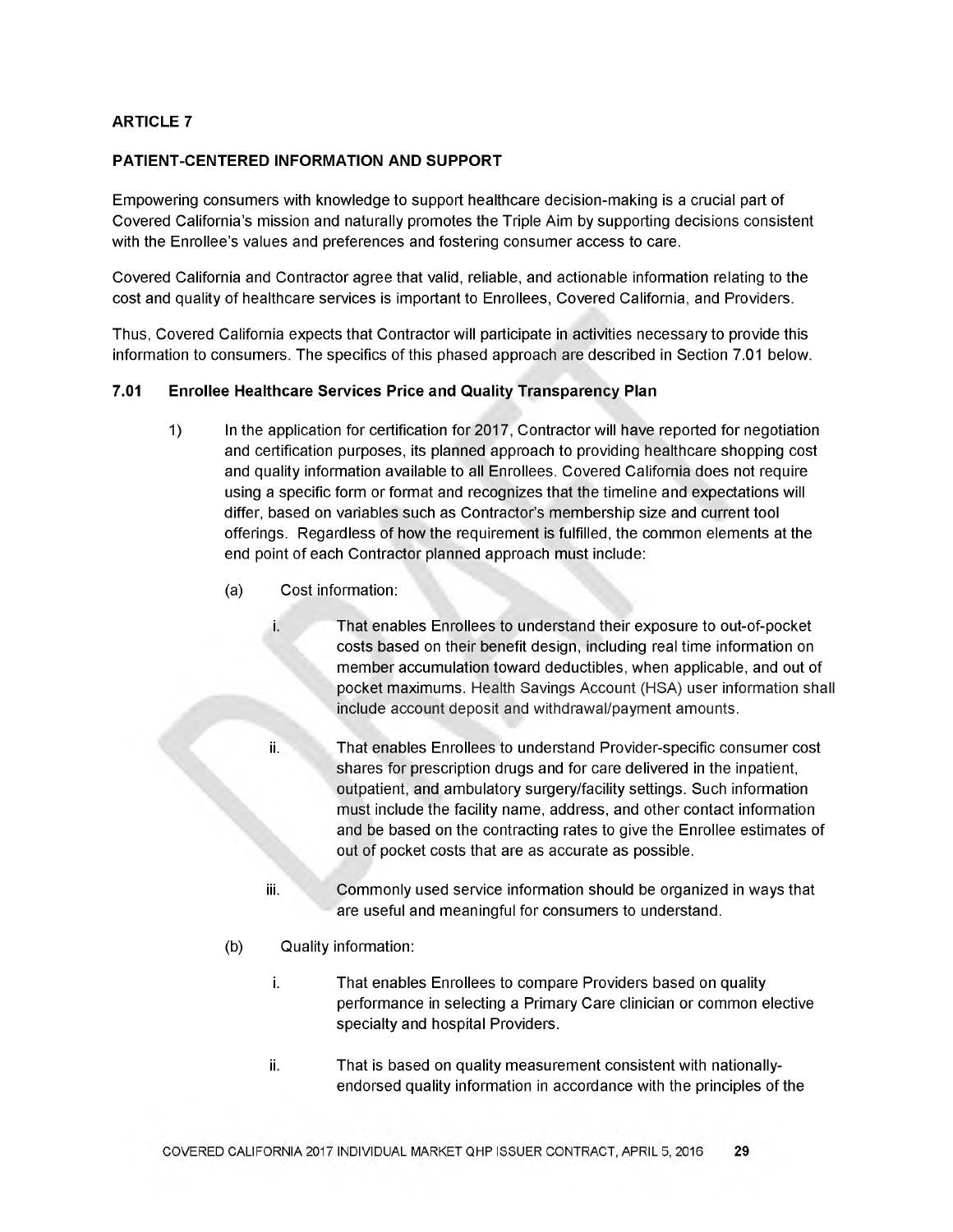Patient Charter for Physician Performance Measurement.

- iii. That, as an interim step prior to integrating quality measurement into Provider chooser tools, can be provided by linking to:
	- a. The California Office of the Patient Advocate [\(www.opa.ca.gov/](http://www.opa.ca.gov/))
	- b. The Department of Insurance Healthcare Compare [\(www.consumerreports.org/cro/health/california-health-cost-and](http://(www.consumerreports.org/cro/health/california-health-cost-and-quality---consumer-reports/index.htm)[quality---consumer-reports/index.htm\)](http://(www.consumerreports.org/cro/health/california-health-cost-and-quality---consumer-reports/index.htm)
	- c. CMS Hospital Compare Program [\(https://www.medicare.gov/hospitalcompare/search.html\)](https://www.medicare.gov/hospitalcompare/search.html)
	- d. CMS Physician Quality Reporting System [\(https://www.cms.gov/Medicare/Quality-Initiatives-Patient-](https://www.cms.gov/Medicare/Quality-Initiatives-Patient-Assessment-Instruments/PQRS/index.html?redirect=/pqri/)[Assessment-Instruments/PQRS/index.html?redirect=/pqri/\)](https://www.cms.gov/Medicare/Quality-Initiatives-Patient-Assessment-Instruments/PQRS/index.html?redirect=/pqri/)
- iv. In addition, Contractor must recognize California hospitals that have achieved target rates for HACs and NTSV C-Section utilization as defined in Article 5, Sections 5.02 and 5.03.
- (c) Health Insurance Benefit Information. Contractor shall make available personalized benefit-specific information to all enrollees that includes accumulations of expenses applicable to deductible and out-of-pocket maximums.
- (d) Contractor agrees to monitor care provided out of network to ensure that consumers understand that their cost share will be higher and are choosing care out of network intentionally.
- (e) If Contractor enrollment exceeds 100,000 for Covered California business, the cost and quality information shall be provided through an online tool easily accessible across a variety of platforms and made available by 2018. If Contractor enrollment is under 100,000 for Covered California business, the information may be provided by alternative means such as a call center.
- 3) Contractor will be required in its annual application for certification to:
	- (a) Report the number and percent of unique Enrollees for each of the consumer tools offered for the reporting period of the plan year.
	- (b) Report user experience with the tool (or equivalent service such as a call center) from a representative sample of users who respond to a survey which includes a user overall satisfaction with rating.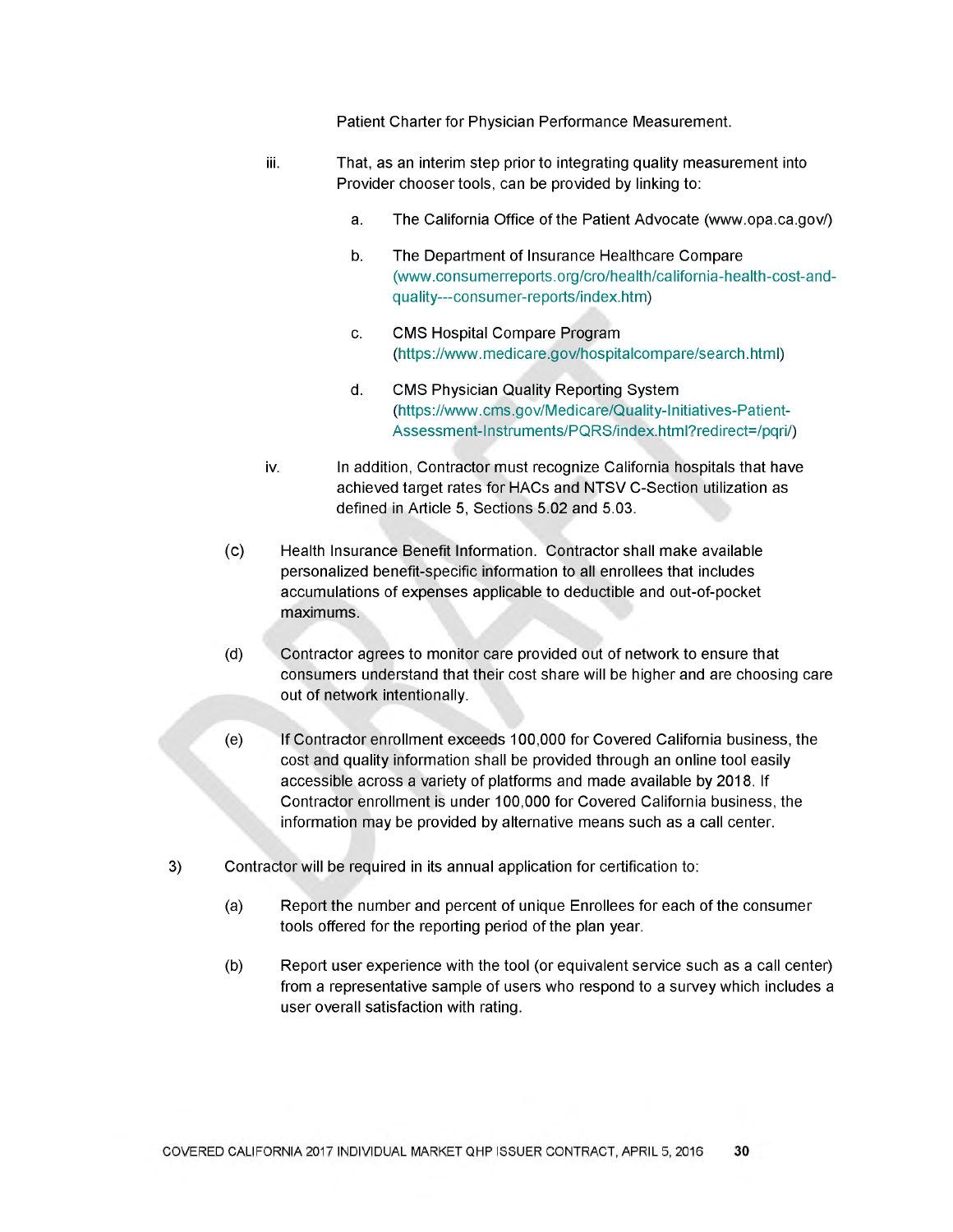(c) Provide access and log-in credentials for Covered California staff per mutually agreeable terms to safeguard Contractor proprietary information and services.

Contractor agrees to work with Covered California to provide comparison reporting for its other lines of business to compare performance and inform future requirements for the exchange where comparative data can offer meaningful reference points. The nonexchange line of business data is to support contract negotiations in setting targets and requirements for exchange-only business and any required data will be submitted as part of Contractor's annual application for certification

## 7.03 Enrollee Personalized Health Record Information

- 1) In its Application for Certification for 2017, Contractor will have reported for negotiation and certification purposes, the extent to which Enrollees can easily access personal health information or have reported its plan to provide such access through such tools as a Personal Health Record (PHR) or other "patient portal".
- 2) The content of such PHRs includes: medical records, billing and payment records, insurance information, clinical laboratory test results, medical images such as X-rays, wellness and disease management program files, clinical case notes, and other information used to make decisions about individuals.
- 3) Covered California will establish targets for 2019 and annual milestones thereafter for Enrollee use of personal health information based on national benchmarks, analysis of variation in California performance, best existing science of quality improvement, and effective engagement of stakeholders.
- 4) Contractor will provide access and log-in credentials for Covered California staff per mutually agreeable terms to safeguard Contractor proprietary information and services.

## 7.04. Enrollee Shared Decision-Making

Covered California requires deployment of decision-making tools to support Enrollees in understanding their medical diagnosis and treatment options to aid in discussion with their Provider. Educating Enrollees on their diagnosis and alternative treatment options is a powerful evidence-based approach to reducing overuse or misuse of clinical interventions.

Contractor agrees to promote and encourage patient engagement in shared decision-making with contracted Providers.

- 1) Contractor will be required to report in its annual application for certification specific information regarding the number of Enrollees who have accessed consumer information or have participated in a shared decision-making process prior to reaching an agreement on a treatment plan. For example, Contractor may adopt shared-decision-making practices for preference-sensitive conditions, including breast cancer, prostate cancer, and knee and hip replacements, that feature patient-decision-making aids in addition to physician opinions and present trade-offs regarding quality or length of life.
- 2) Contractor will be required to report in its annual application for certification the percentage of Enrollees with identified health conditions above who received information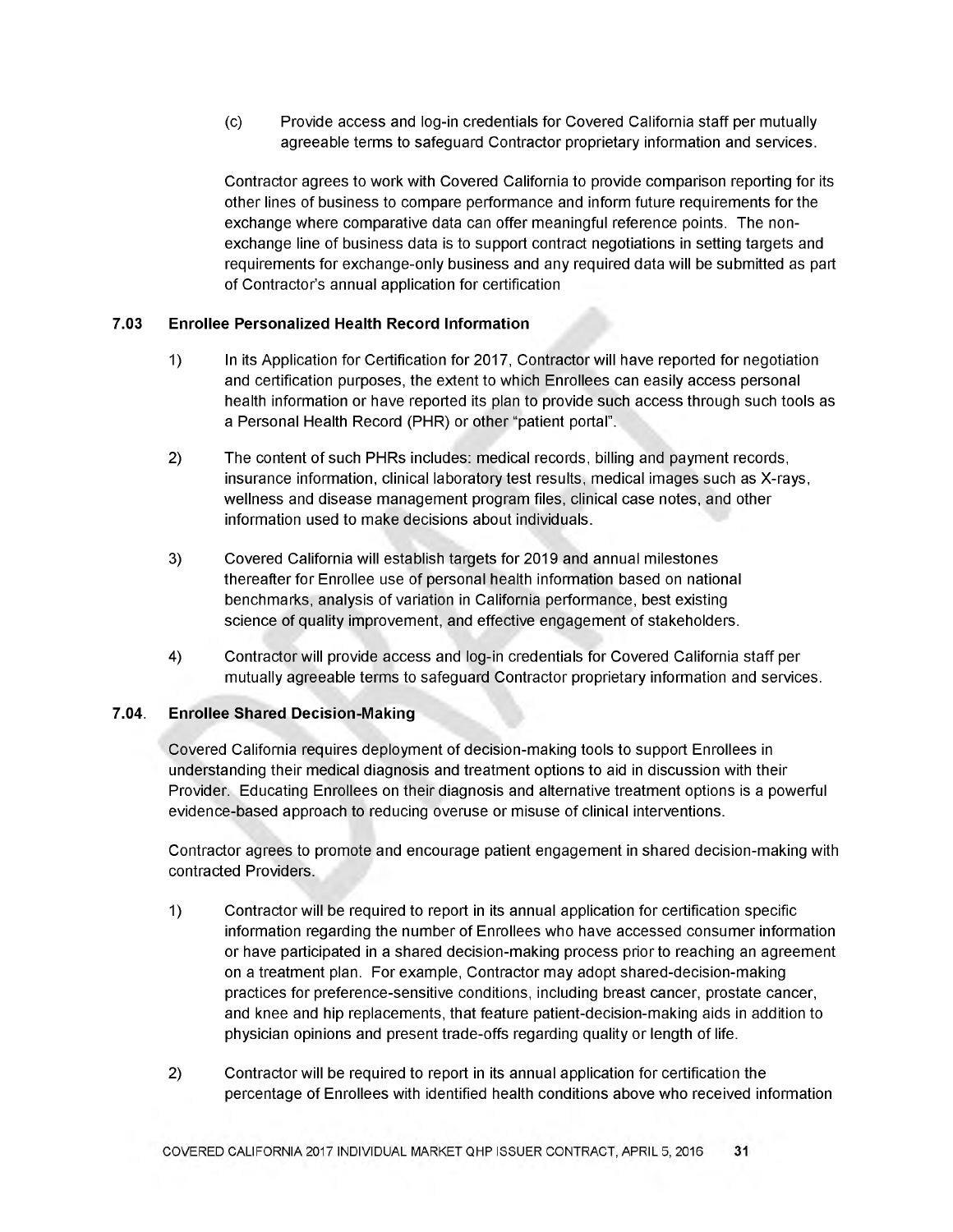that allowed the Enrollee to share in the decision-making process prior to agreeing to a treatment plan.

- 3) Contractor will be required to report in its annual application for certification participation in these programs and their results, including clinical, patient experience and costs impacts.
- 4) These reports will be used for negotiation and evaluation purposes regarding any extension of this Agreement and the recertification process for subsequent years.

#### 7.05 Reducing Overuse through Choosing Wisely

Contractor shall participate in the statewide workgroup on Overuse sponsored by Covered California, DHCS and CalPERS. This multi-stakeholder work group facilitated by IHA, will leverage Choosing Wisely decision aids to support efforts to drive appropriate use of:

- 1) C- Sections for low risk (NTSV) deliveries;
- 2) Opioid overuse and misuse; and
- 3) Imaging for low back pain.

The mechanism for reduction of NTSV C-Sections will be participation in the California State Initiative Model (CalSIM) Maternity Care Initiative, with the target of ensuring all network hospitals achieve rates of 23.9 percent or less by 2020. (See section 5.03)

Improvement strategies and targets for 2019 as well as for annual intermediate milestones in reductions of overuse of opioids and imaging for low back pain will be established by Covered California in collaboration with other stakeholders participating in the workgroup based on national benchmarks, analysis of variation in California performance and best existing science of quality improvement and effective engagement of stakeholders.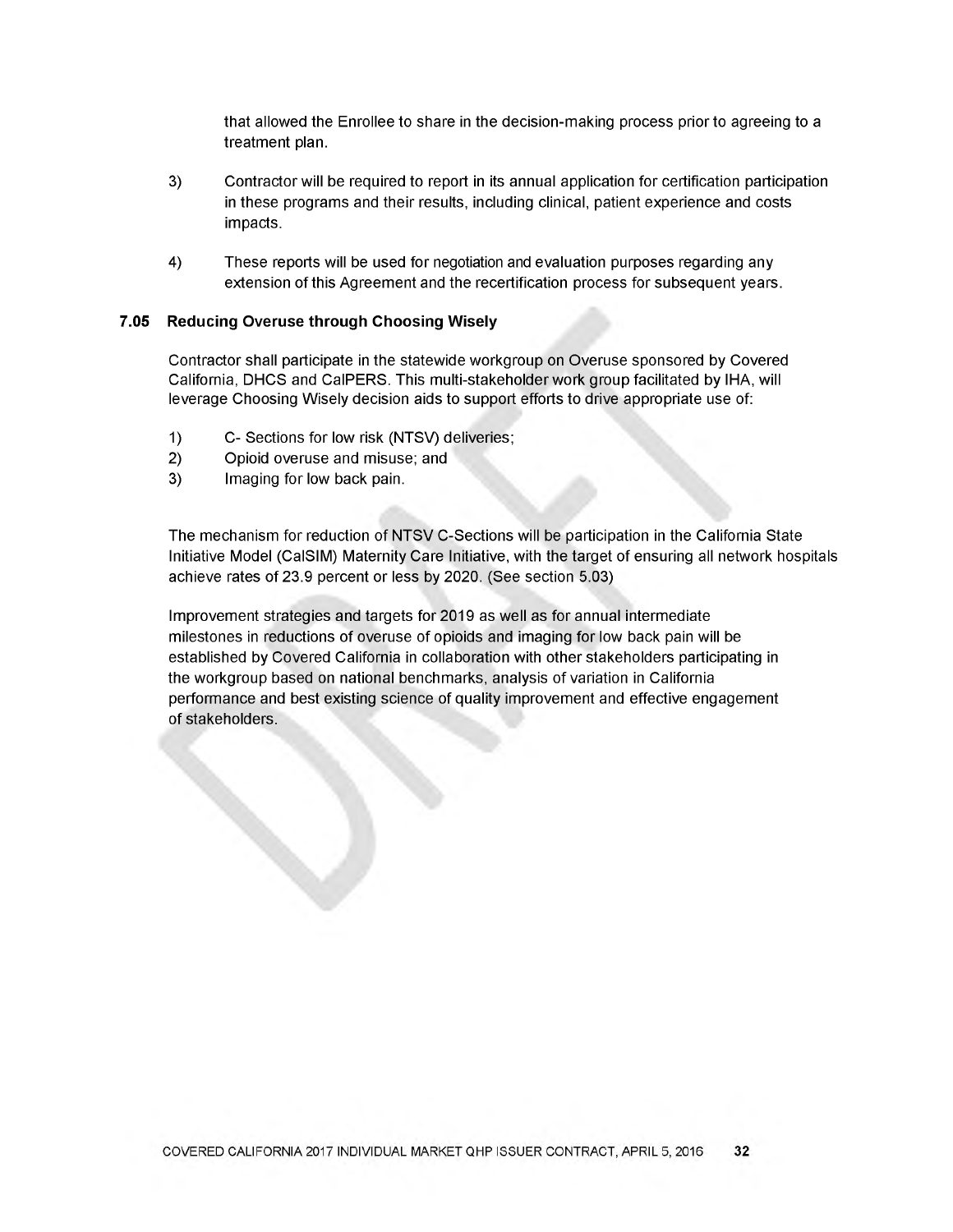## ARTICLE 8 PAYMENT INCENTIVES TO PROMOTE HIGHER VALUE CARE

## 8.01 Reward-based Consumer Incentive Programs

Contractor may, to the extent permitted by law, maintain or develop a Reward-based Consumer Incentive Program to promote evidence-based, optimal care for Enrollees with identified chronic conditions. To the extent Contractor implements such a program and to the extent such information is known, Contractor shall report participation rates and outcomes results, including clinical, patient experience and cost impacts, to Covered California annually.

# 8.02 Value-Based Reimbursement Inventory and Performance

Contractor agrees to implement value-based reimbursement methodologies to Providers within networks contracted to serve Covered California. Value-based reimbursement methodologies must include those payments to hospitals and physicians that are linked to quality metrics, performance, costs and value measures and must include the Contractor's entire book of business with the Provider.

- 1) Among the strategies for which Covered California has established requirements for payment strategies to support delivery system reforms are:
	- (a) Advanced Primary Care or Patient-Centered Medical Homes (4.02)
	- (b) Integrated Healthcare Models (4.03)
	- (c) Appropriate use of C-sections (5.03)
	- (d) Hospital Patient Safety (5.02)
- 2) In addition to the required payment strategies above, Contractor will be required to report in its annual application for certification an inventory and evaluation of the impact of other value-based payment models it is implementing including, but not limited to:
	- (a) Direct participation or alignment with CMMI innovative payment models such as the Oncology or Joint Replacement model; and
	- (b) Adoption of new Alternative Payment Models associated with the implementation of the Medicare Access [& CHIP R](http://www.insurekidsnow.gov/chip/index.html)eauthorization Act of 2015 (MACRA)

## 8.03 Value-Pricing Programs

Contractor agrees to provide Covered California with the details of any value-pricing programs for procedures or in service areas that have the potential to improve care and generate savings for Enrollees. Contractor agrees to share with Covered California, the results of programs that may focus on high cost regions or those with the greatest cost variation(s). These programs may include payment bundling pilots for specific procedures where wide cost variations exist.

## 8.04 Payment Reform and Data Submission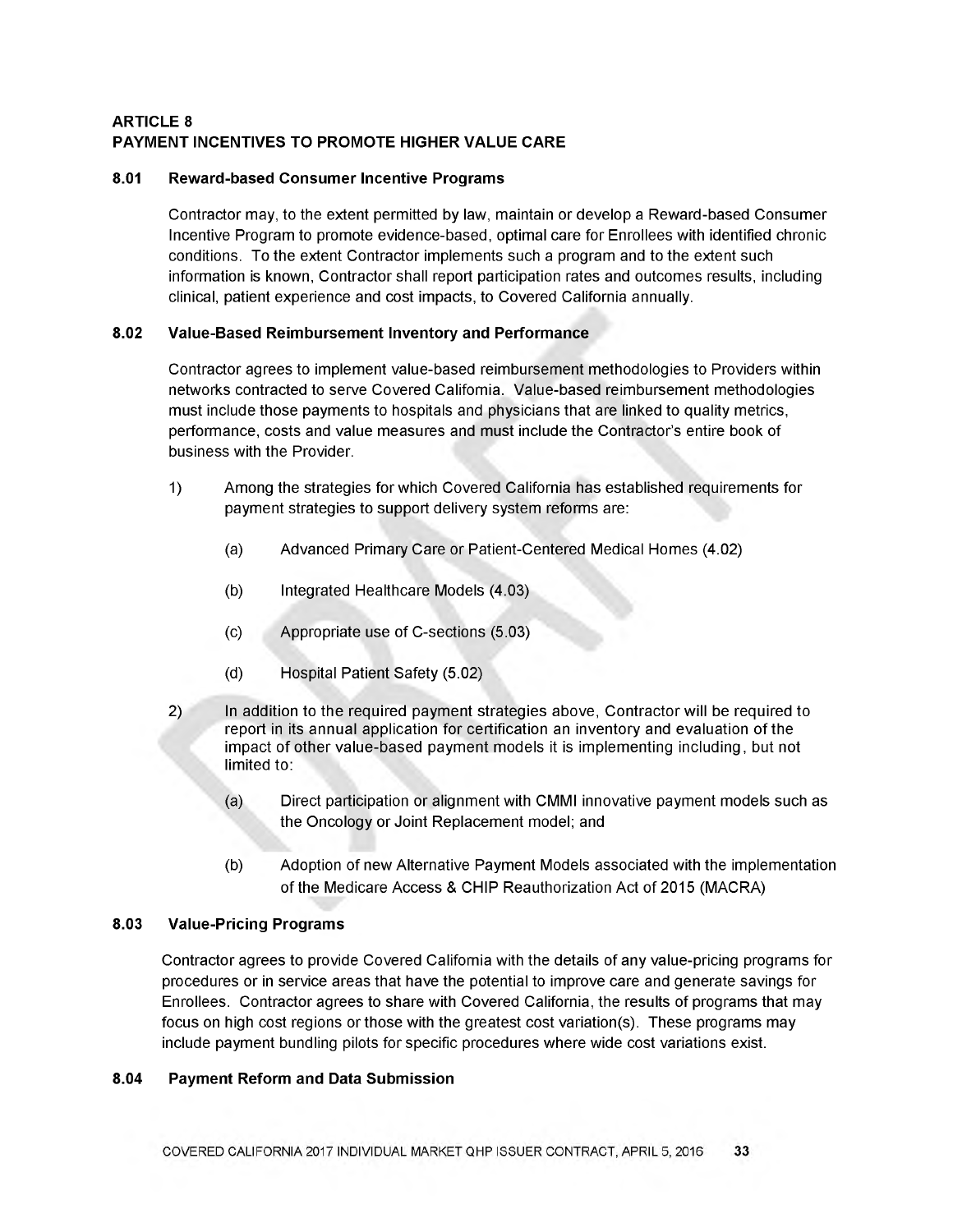- 1) Contractor agrees to provide information to Covered California pursuant to this Article 8, understanding that Covered California will provide such information to the Catalyst for Payment Reform's (CPR) National Scorecard on Payment Reform and National Compendium on Payment Reform.
- 2) The CPR National Scorecard will provide a view of progress on payment reform at the national level and then at the market level as the methodology and data collection mechanisms allow.
- 3) The CPR National Compendium will be an up-to-date resource regarding payment reforms being tested in the marketplace and their available results. The Compendium will be publicly available for use by all health care stakeholders working to increase value in the system.
- 4) Contractor must annually report on the progress and impact of value-oriented payment initiatives imputed to the Purchaser's annual spend for the preceding calendar year, using both the format and calculation methodology in the Covered California eValue8 RFI and CPR's Payment Reform Evaluation Framework.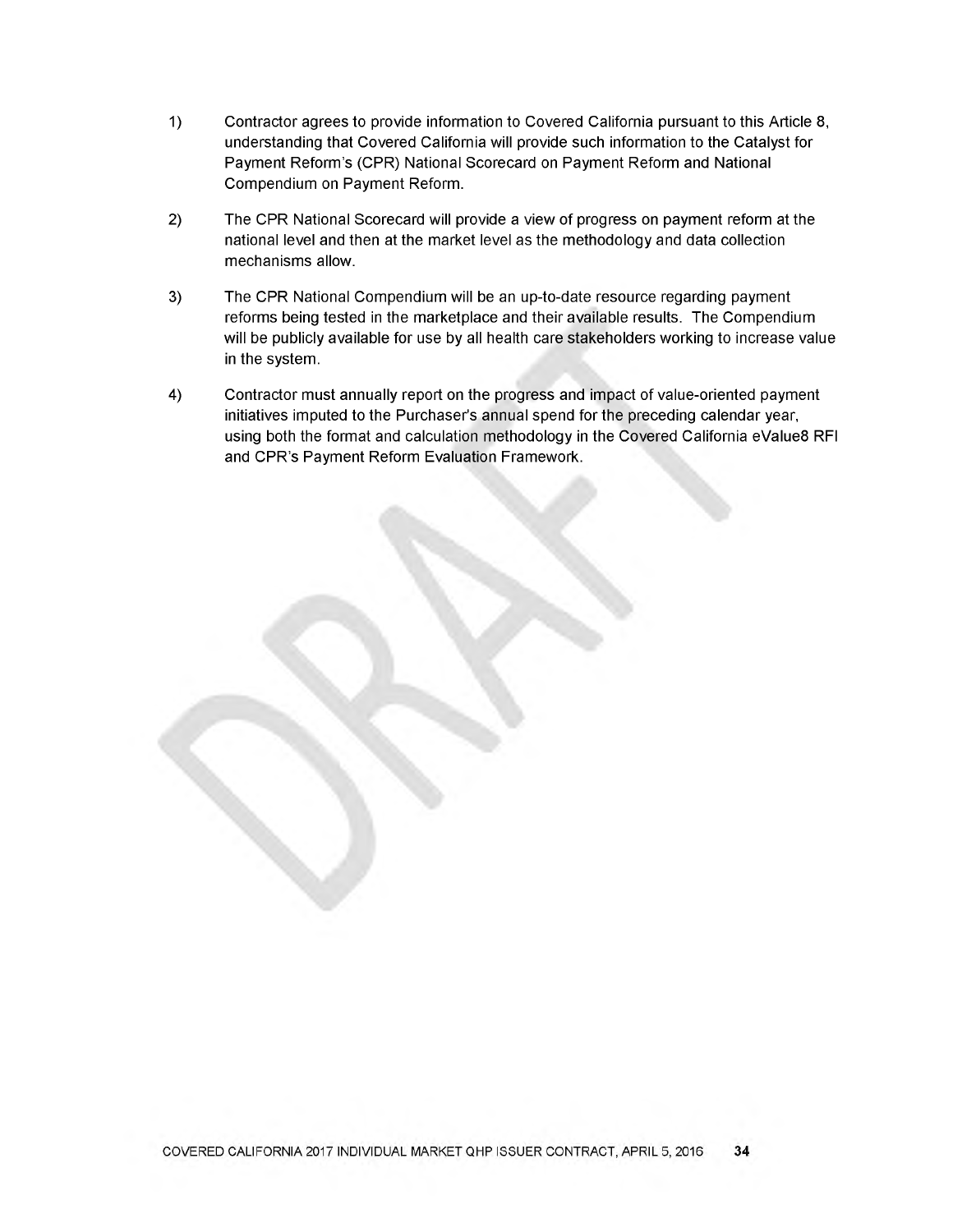## ARTICLE 9 **ACCREDITATION**

- 1) Contractor agrees to maintain a current accreditation throughout the term of the Agreement from one of the following accrediting bodies: (i) Utilization Review Accreditation Commission (URAC); (ii) National Committee on Quality Assurance (NCQA); (iii) Accreditation Association for Ambulatory Health Care (AAAHC). Contractor shall authorize the accrediting agency to provide information and data to Covered California relating to Contractor's accreditation, including, the most recent accreditation survey and other data and information maintained by the accrediting agency as required under 45 C.F.R. § 156.275.
- 2) Contractor shall be currently accredited and maintain its NCQA, URAC or AAAHC accreditation throughout the term of the Agreement. Contractor shall notify Covered California of the date of any accreditation review scheduled during the term of this Agreement and the results of such review. Upon completion of any health plan accreditation review conducted during the term of this Agreement, Contractor shall provide Covered California with a copy of the Assessment Report within forty-five (45) days of report receipt.
- 3) If Contractor receives a rating of less than "accredited" in any category, loses an accreditation or fails to maintain a current and up to date accreditation, Contractor shall notify Covered California within ten (10) business days of such rating change and must provide Covered California with all corrective action(s). Contractor will implement strategies to raise Contractor's rating to a level of at least "accredited" or to reinstate accreditation. Contractor will submit a written corrective action plan (CAP) to Covered California within forty-five 45 days of receiving its initial notification of the change in category ratings.
- 4) Following the initial submission of the CAPs, Contractor shall provide a written report to Covered California on at least a quarterly basis regarding the status and progress of the submitted CAP. Contractor shall request a follow-up review by the accreditation entity at the end of twelve (12) months and submit a copy of the follow-up Assessment Report to Covered California within thirty (30) days of receipt, if applicable.
- 5) In the event Contractor's overall accreditation is suspended, revoked, or otherwise terminated, or in the event Contractor has undergone review prior to the expiration of its current accreditation and reaccreditation is suspended, revoked, or not granted at the time of expiration, Covered California reserves the right to terminate this Agreement , suspend enrollment in Contractor's QHPs or avail itself of any other remedies in this Agreement, to ensure Covered California is in compliance with the federal requirement that all participating issuers maintain a current approved accreditation.
- 6) Upon request by Covered California, Contractor will identify all health plan certification or accreditation programs undertaken, including any failed accreditation or certifications, and will also provide the full written report of such certification or accreditation undertakings to Covered California.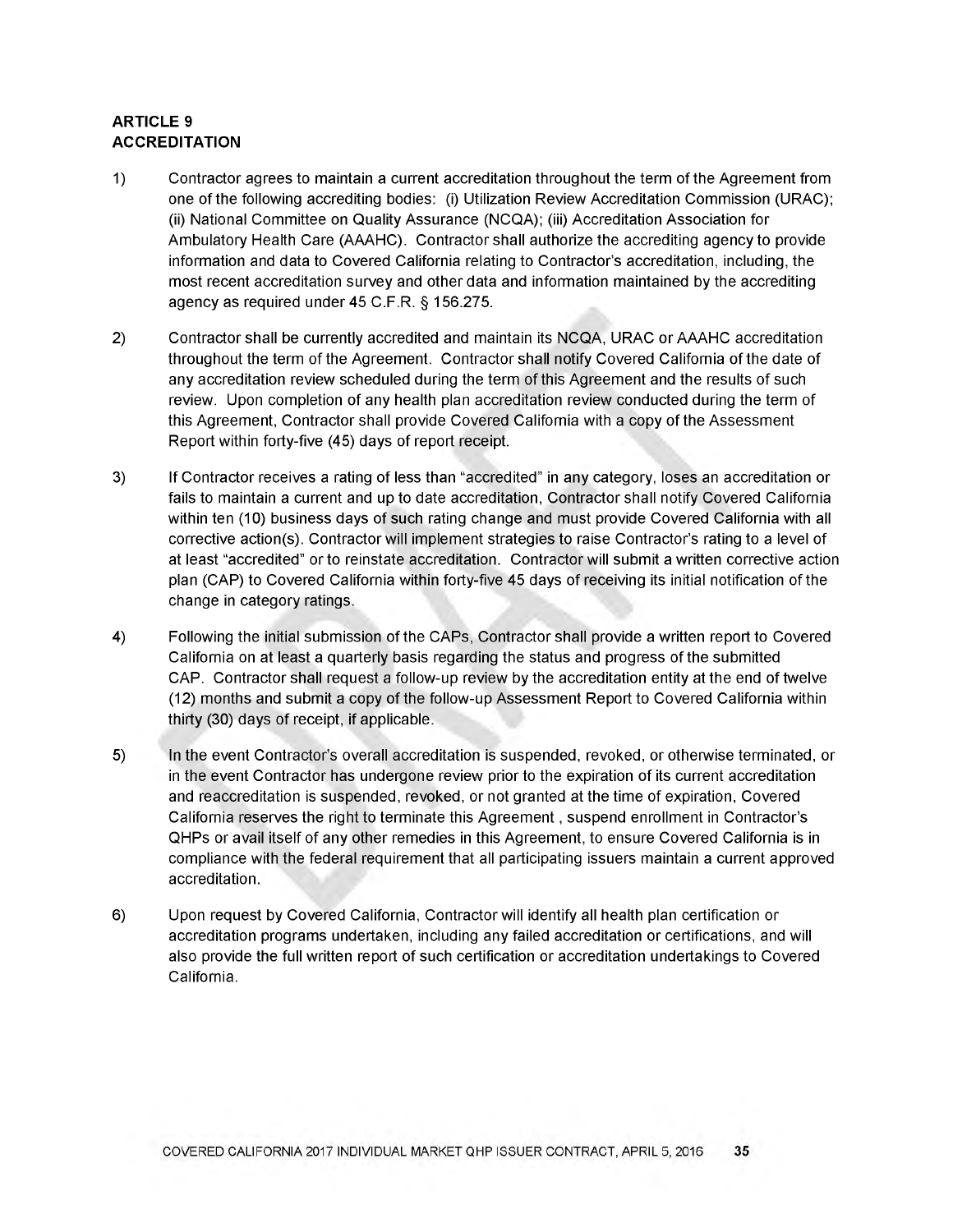#### Quality, Network Management and Delivery System Standards

#### Glossary of Key Terms

Accountable Care Organization (ACO) - A healthcare organization characterized by a payment and care delivery model that seeks to tie Provider reimbursements to quality metrics and reductions in the total cost of care for an assigned population of patients. An ACO is intended to provide incentives for participating Providers (i.e. clinics, hospitals and physicians) to collectively share financial risk, working towards common goals to 1) reduce medical costs, 2) reduce waste and redundancy, 3) adhere to best care practices (i.e. evidence-based care guidelines, and 4) improve care quality. Care Management and Population Health Management are critical program components that are intended to enable ACOs to achieve favorable financial outcomes as the result of improved care outcomes.

Bundled Payments (also known as Global Payment Bundles, episode-of-care payment, or global case rates) - An alternative payment method to reimburse healthcare Providers for services that provides a single payment for all physician, hospital and ancillary services that a patient uses in the course of an overall treatment for a specific, defined condition, or care episode. These services may span multiple Providers in multiple settings over a period of time, and are reimbursed individually under typical fee-forservice models. The Payment Bundle may cover all inpatient/outpatient costs related to the care episode, including physician services, hospital services, ancillary services, procedures, lab tests, and medical devices/implants. Using Payment Bundles, Providers assume financial risk for the cost of services for a particular treatment or condition, as well as costs associated with preventable complications, but not the insurance risk (that is, the risk that a patient will acquire that condition, as is the case under capitation).

Care Management - Healthcare services, programs and technologies designed to help individuals with certain long-term conditions better manage their overall care and treatment. Care management typically encompasses Utilization Management (UM), Disease Management (DM) and Case Management (CM). Care Management's primary goal is to prevent the sick from getting sicker, and avoiding acute care events. Care Management is usually considered a subset of Population Health Management.

Complex Conditions - Clinical conditions that are of a complex nature that typically involve ongoing case management support from appropriately trained clinical staff. Frequently, individuals have multiple chronic clinical conditions that complicate management ("polychronic") or may have a complex, infrequent specialty condition that requires specialized expertise for optimal management.

Delivery System Transformation - A set of initiatives taken by purchasers, employers, health plans or Providers, together or individually, to drive the creation and preferred use of care delivery models that are designed to deliver higher value aligned with the "triple aim" goals of patient care experience including quality and satisfaction, improve the health of the populations, and reduce the per capita cost of Covered Services. Generally these models require improved care coordination, Provider and payor information sharing and programs that identify and manage populations of individuals through care delivery and payment models.

Enrollees - Those individuals with coverage through the Issuer received through Covered California.

Patient Centered Medical Home - A health care setting that facilitates partnerships between individual patients, and their personal physicians, and when appropriate, the patient's family. Care is facilitated by registries, information technology, health information Covered California and other means to assure that patients get the indicated care when and where they need and want it in a culturally and linguistically appropriate manner. The medical home is best described as a model or philosophy of primary care that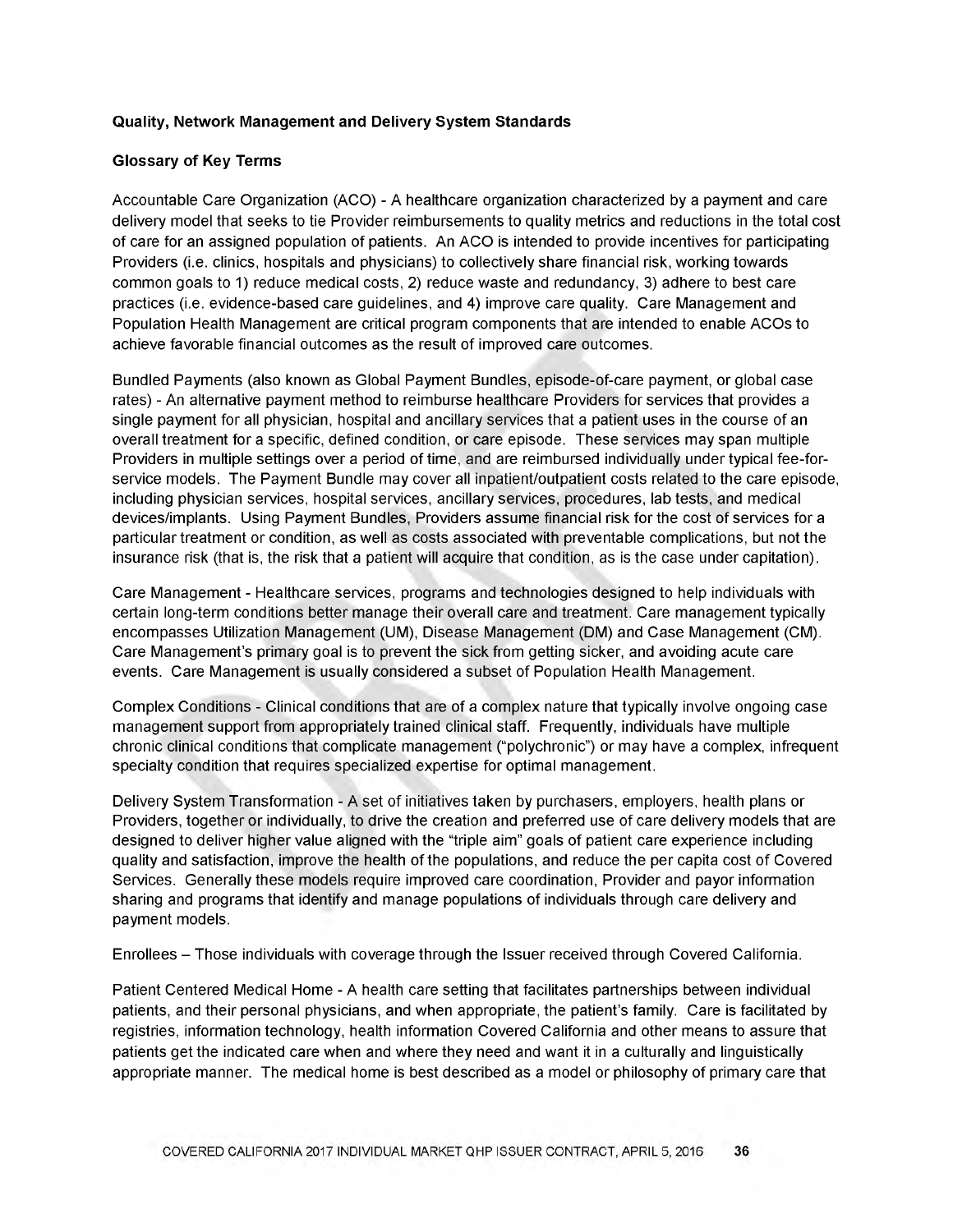is patient-centered, comprehensive, team-based, coordinated, accessible, and focused on quality and safety.

Health Disparities - Healthy People 2020 defines a health disparity as "a particular type of health difference that is closely linked with social, economic, and/or environmental disadvantage. Health disparities adversely affect groups of people who have systematically experienced greater obstacles to health based on their racial or ethnic group; religion; socioeconomic status; gender; age; mental health; cognitive, sensory, or physical disability; sexual orientation or gender identity; geographic location; or other characteristics historically linked to discrimination or exclusion."9 Racial and ethnic disparities populations include persons with Limited English Proficiency. (LEP).

Health Equity - Healthy People 2020 defines health equity as the "attainment of the highest level of health for all people. Achieving health equity requires valuing everyone equally with focused and ongoing societal efforts to address avoidable inequalities, historical and contemporary injustices, and the elimination of health and health care disparities."

Primary Care - The provision of integrated, accessible health care services by clinicians who are accountable for addressing a large majority of personal health needs, developing a sustained partnership with patients, and practicing in the context of family and community. (IOM, 1978) Contractors may allow enrollees to select Nurse Practitioners and Physician Assistants to serve as their Primary Care clinician. Covered California does not require that Primary Care clinicians serve as a "gatekeeper" or the source of referral and access to specialty care. Covered California recognizes Internal Medicine, Pediatrics and Family Medicine as primary care specialties.

Population Health Management - A management process that strives to address health needs at all points along the continuum of health and wellbeing, through participation of, engagement with and targeted interventions for the population. The goal of a Population Health Management program is to maintain and/or improve the physical and psychosocial wellbeing of individuals through cost-effective and tailored health solutions.

Preventive Health and Wellness Services - The provision of specified preventive and wellness services and chronic disease management services, including preventive care, screening and immunizations, set forth under Section 1302 of the Affordable Care Act (42 U.S.C. Section 18022) under the Section 2713 of the Affordable Care Act (42 U.S.C. Section 300gg-13), to the extent that such services are required under the California Affordable Care Act.

Reference Pricing - A payor contracting, network management and enrollee information process that identifies and differentially promotes delivery system options for care based on transparent display of comparative costs for identical services or procedures, typically after each Provider has passed a quality assessment screen. In some cases, value pricing will identify the individual enrollee's out-of-pocket costs accounting for plan design and deductible status. While quality is incorporated in the process, typically there is no differentiation based on comparative quality once a threshold performance level is achieved.

Remote Patient Monitoring - A technology or set of technologies to enable monitoring of patients outside of conventional clinical settings (e.g. in the home), which may increase access to care and decrease healthcare delivery costs.

Reward Based Consumer Incentive Program - (aka: Value-Based Insurance Design) individualizes the benefits and claims adjudication to the specific clinical conditions of each high risk member and to reward participation in appropriate disease management & wellness programs. Positive Consumer Incentive